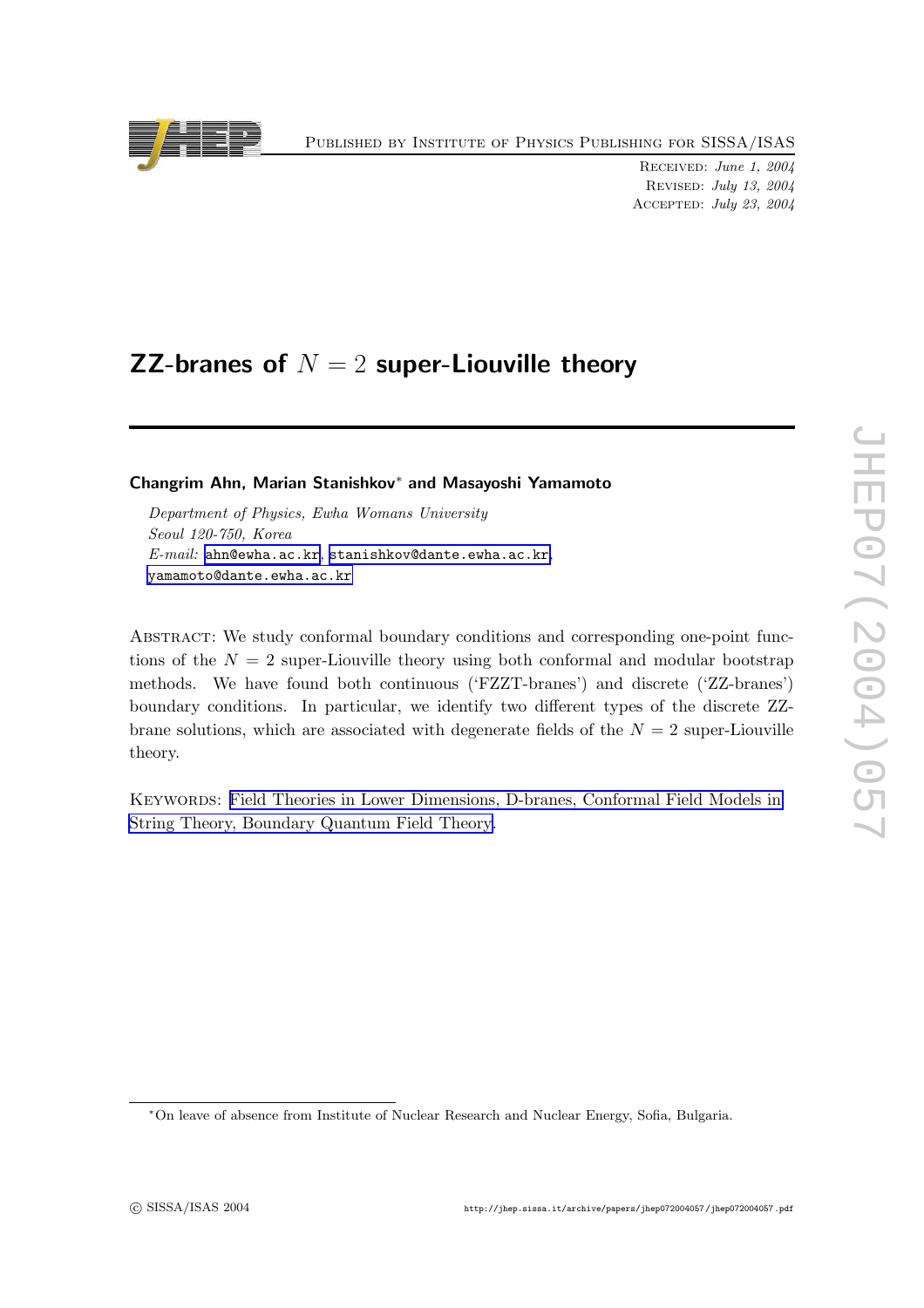# Contents

| 1. |                              | Introduction                                          |                                              |                |
|----|------------------------------|-------------------------------------------------------|----------------------------------------------|----------------|
| 2. | $N=2$ super-Liouville theory |                                                       |                                              | 3              |
|    | 2.1                          |                                                       | $N=2$ superconformal algebra                 | 3              |
|    | 2.2                          |                                                       | Degenerate fields                            | $\overline{4}$ |
| 3. | <b>FZZT-Branes</b>           |                                                       |                                              | 6              |
|    | One-point functions<br>3.1   |                                                       | $\overline{6}$                               |                |
|    | 3.2                          |                                                       | Conformal bootstrap of the $N = 2$ SLFT      | $\overline{7}$ |
|    | 3.3                          |                                                       | Conformal bootstrap based on the dual action | 9              |
|    | 3.4                          | Conformal bootstrap based on the $N = 2$ minimal CFTs |                                              | 11             |
|    | 3.5                          | Solutions                                             |                                              | 13             |
| 4. | <b>ZZ-Branes</b>             |                                                       |                                              | 13             |
|    | 4.1                          | Pseudosphere geometry                                 |                                              | 13             |
|    | 4.2                          | Conformal bootstrap equations on pseudosphere         |                                              | 14             |
|    | 4.3                          | Solutions                                             |                                              | 15             |
| 5. | Modular bootstrap            |                                                       |                                              | 16             |
|    | 5.1                          | Characters of general primary fields                  |                                              | 16             |
|    | 5.2                          | Characters of degenerate fields                       |                                              | 17             |
|    | 5.3                          | Modular transformations                               |                                              | 17             |
|    | 5.4                          | Conformal boundary conditions                         |                                              | 18             |
|    |                              | 5.4.1                                                 | Vacuum BC                                    | 18             |
|    |                              | 5.4.2                                                 | Class-I BCs                                  | 19             |
|    |                              | 5.4.3                                                 | Class-II BCs                                 | 20             |
|    |                              | 5.4.4                                                 | Class-III BCs                                | 21             |
|    |                              | 5.4.5                                                 | Modular bootstrap for the $(R)$ sector       | 22             |
| 6. | <b>Discussions</b>           |                                                       |                                              | 22             |

## 1. Introduction

Two-dimensional Liouville field theory (LFT) has been studied for its relevance with noncritical string theories and two-dimensional quantum gravity [[1,](#page-23-0) [2\]](#page-23-0). Recently, string theory with 2D euclidean black hole geometry [[3](#page-23-0)] has been claimed to be T-dual to the sine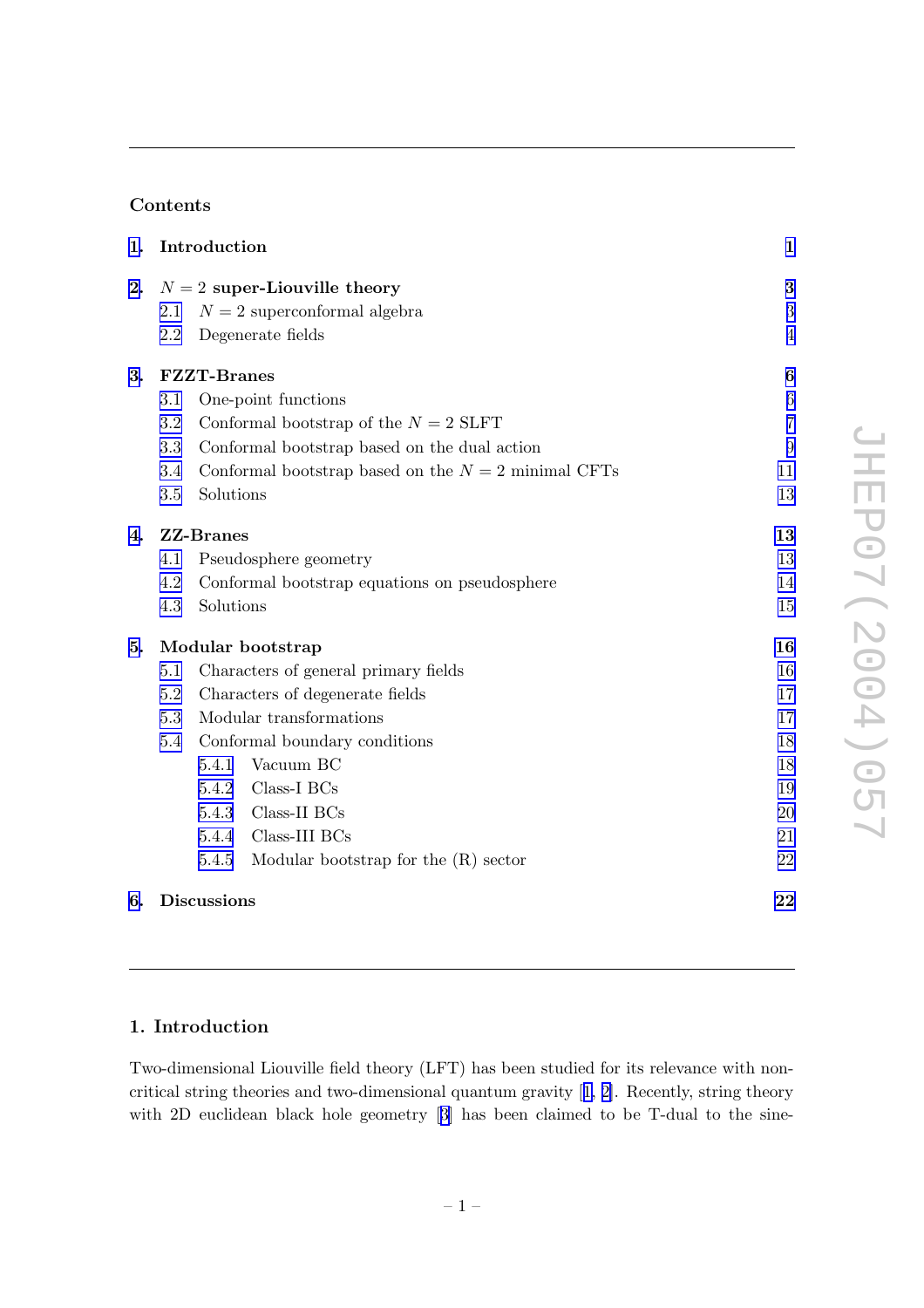Liouville theory [[4](#page-23-0), [5\]](#page-23-0). A similar duality has been discovered for the  $N=2$  supersymmetric Liouville field theory (SLFT) and a fermionic 2D blac k hole whic h is identified with super  $SL(2,\mathbb{R})/$  U(1) coset conformal field theory (CFT) [[6](#page-23-0), [7\]](#page-23-0).

The LFT and SLFTs are irrational CFTs whic h hav e continuously infinite num ber of primary fields. The irrationalit y requires new formalisms for exact computation of correlation functions. One very efficien t formalism is the conformal b ootstrap metho d which has been first applied to the LFT  $[8, 9]$  $[8, 9]$  $[8, 9]$  $[8, 9]$ , and later to the  $N = 1$  SLFT  $[10, 11]$  $[10, 11]$  $[10, 11]$  $[10, 11]$ , and the  $N=2$  SLFT [\[12](#page-23-0)].

Conformally in varian t boundary conditions (BCs) for these models hav e been also actively studied. The conformal b ootstrap metho d has been extended to the LFT with boundary in [[16](#page-23-0), [17](#page-23-0)], and the  $N = 1$  SLFT [[18](#page-23-0), [19\]](#page-24-0). Recently, the boundary conformal bootstrap of the  $N = 2$  SLFT has been studied in [[22\]](#page-24-0). While the LFT and  $N = 1$  SLFT are invariant under a dual transformation of the coupling constant  $b \to 1/b$ , the  $N = 2$ SLFT does not have this self-duality. To complement this, a  $N=2$  supersymmetric theory dual to the  $N = 2$  SLFT was proposed along with various consistency checks in [[12](#page-23-0)] and pro ved in [[13](#page-23-0)]. This dual theory has provided additional functional equation which, along with the equation based on the  $N = 2$  SLFT, can produce exact correlation functions such as the reflection amplitudes. Ho wever, this approac h can not b e extended to the boundary conformal bootstrap method since the boundary action for the dual  $N = 2$  theory is not easy to write down. Due to this deficiency, the boundary conformal bootstrap equations considered in [[22](#page-24-0) ] contained an undetermined coefficien t and could b e used only to chec k the consistency of the one-point functions obtained by the 'modular bootstrap' method. Moreo ver, these equations were applicable to the 'neutral' fields due to technical difficulties. One of our motivations in this paper is to deriv e more functional equations based on the conformal b ootstrap metho d and determine the one-poin t functions exactly including those of 'non-neutral' fields.

The modular bootstrap method is a generalization of the Cardy formulation for the conformal BCs to the irrational CFTs. This metho d has been initiated in [[17](#page-23-0) ] and extended to the  $N = 1$  SLFT [\[18](#page-23-0), [19](#page-24-0)]. In these works, one-point function of a certain primary field under a specific BC is associated with the boundary amplitude whic h is the scalar product of the corresponding Ishibashi state and the conformal BC state. The boundary amplitudes satisfy the Cardy conditions which are expressed in terms of the modular Smatrix elements. While this metho d is pro ven to b e effective, it has been mainly used to check the consistency of the one-point functions derived by the conformal bootstrap metho d because there are some ambiguities in deriving the boundary amplitudes from the Cardy conditions.

For the  $N = 2$  SLFT, the situation becomes different. Since the conformal bootstrap could not b e completed, the modular b ootstrap metho d remains the only available formalism to derive the boundary amplitudes for the  $N = 2$  SLFT and its T-dual,  $SL(2,\mathbb{R})/ U(1)$ super-coset CFT in [[15](#page-23-0) ] and [[22\]](#page-24-0)–[[26](#page-24-0)]. Complete one-poin t functions of the 'continuous' BC, sometimes called 'FZZT-brane', and for the vacuum BC hav e been derived, independently, in [\[23\]](#page-24-0) and [[22](#page-24-0)] using the modular bootstrap method. The results in [[23\]](#page-24-0) which are based on rational values of  $b^2$ , the coupling constant of the  $N = 2$  SLFT, while those in [[22](#page-24-0)]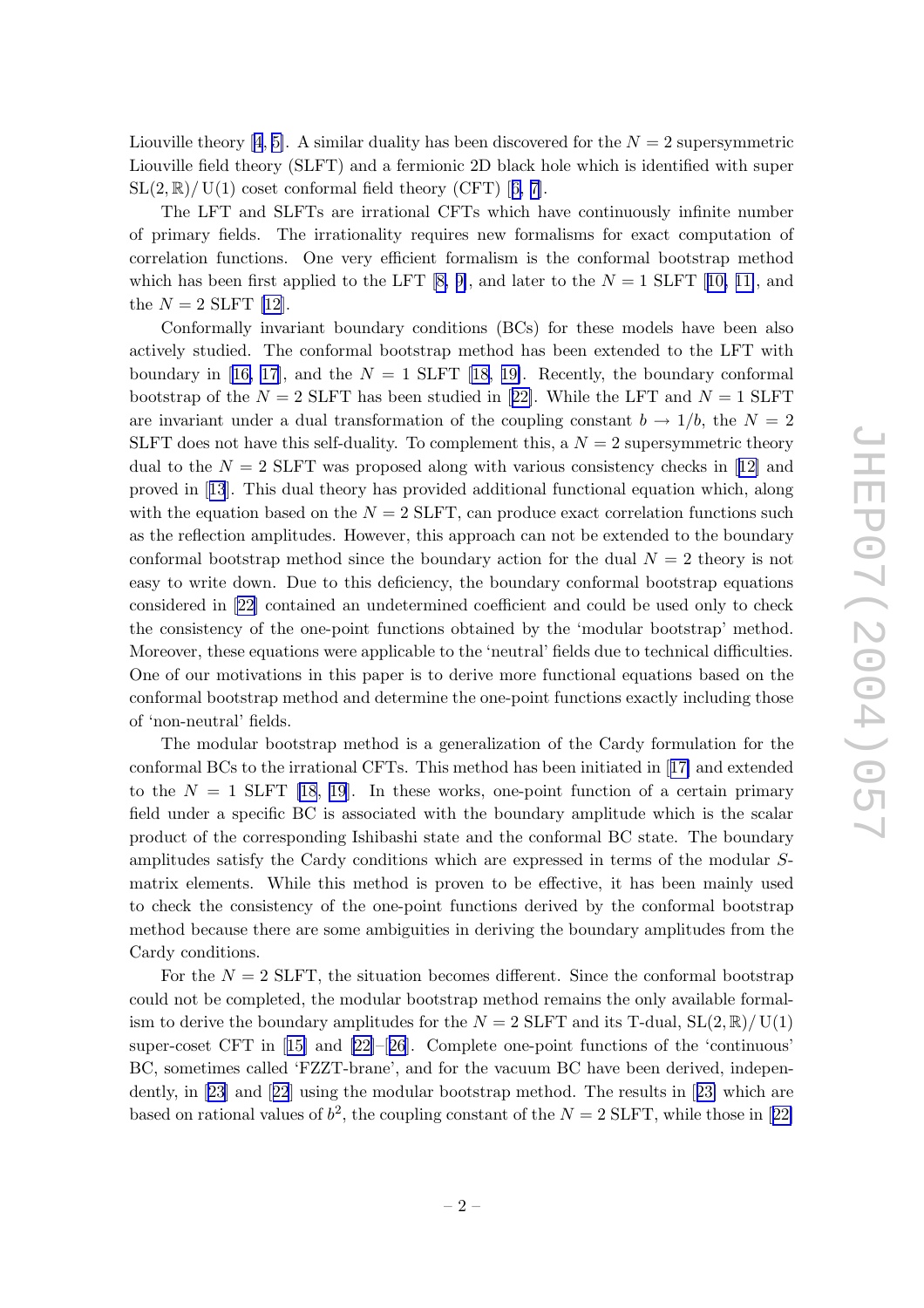<span id="page-3-0"></span>are applicable to generic irrational values of  $b^2$ . It can be shown that the former results in an 'irrational' limit matc h with the latter. Meanwhile, the FZZT solutions contain a continuous boundary parameter whic h describes the geometry of D1-branes. In principle, this parameter must be related to the boundary  $N = 2$  SLFT. However, the modular bootstrap alone can not give this relation. In [[22\]](#page-24-0) conformal bootstrap equations, although they are not complete enough to determine the one-poin t functions uniquely , has been used to obtain this relation.

To find all the consistent conformal BCs of the  $N = 2$  SLFT and its dual super-coset model is important since they describe the D-branes moving in the black hole background. In addition to the FZZT and the vacuum BCs, there are infinite num ber of discrete BCs, which are called 'ZZ-branes' in general. For the LFT  $[17]$  $[17]$  $[17]$  and  $N = 1$  SLFT  $[18, 19]$  $[18, 19]$  $[18, 19]$  $[18, 19]$ , the ZZ-branes hav e been constructed in the background geometry of the classical Lobachevskiy plane or the pseudosphere [[21\]](#page-24-0). Our main result in this paper is to construct the general ZZ-brane BCs of the  $N = 2$  SLFT.

In section 2 we introduce the  $N = 2$  SLFT and its operator contents, in particular, degenerate fields and their properties. Based on this, we derive the functional equations for the one-point functions of primary fields for the continuous BC (FZZT) in section [3](#page-6-0). In section [4](#page-13-0) , w e find the ZZ-brane solutions from the functional equations defined on the pseudosphere and discuss their implications for the  $N = 2$  SLFT. Modular bootstrap computations for the degenerate fields of the  $N = 2$  SLFT are performed in section [5](#page-16-0) which provides some consistency checks for the solutions. We conclude this paper with some remarks in section [6](#page-22-0) .

### 2.  $N = 2$  super-Liouville theory

In this section, we introduce the action and the  $N=2$  superconformal algebra and the primary fields. In particular w e discuss the degenerate fields in detail.

#### $2.1\,$   $N=2$  superconformal algebra

The action of the  $N = 2$  SLFT is given by

$$
S = \int d^2z \left[ \frac{1}{2\pi} \left( \partial \phi^- \bar{\partial} \phi^+ + \partial \phi^+ \bar{\partial} \phi^- + \psi^- \bar{\partial} \psi^+ + \psi^+ \bar{\partial} \psi^- + \bar{\psi}^- \partial \bar{\psi}^+ + \bar{\psi}^+ \partial \bar{\psi}^- \right) + \right. \\
\left. + i\mu b^2 \psi^- \bar{\psi}^- e^{b\phi^+} + i\mu b^2 \psi^+ \bar{\psi}^+ e^{b\phi^-} + \pi \mu^2 b^2 e^{b(\phi^+ + \phi^-)} \right].\n\tag{2.1}
$$

This theory needs a background charge 1/b for conformal in variance so that the interaction terms in eq. (2.1 ) become the screening operators of the CFT.

The stress tensor T, the supercurrents  $G^{\pm}$  and the U(1) current J of this CFT are given b y

$$
T = -\partial\phi^-\partial\phi^+ - \frac{1}{2}(\psi^-\partial\psi^+ + \psi^+\partial\psi^-) + \frac{1}{2b}(\partial^2\phi^+ + \partial^2\phi^-),\tag{2.2}
$$

$$
G^{\pm} = \sqrt{2}i(\psi^{\pm}\partial\phi^{\pm} - \frac{1}{b}\partial\psi^{\pm}), \qquad J = -\psi^{-}\psi^{+} + \frac{1}{b}(\partial\phi^{+} - \partial\phi^{-}). \tag{2.3}
$$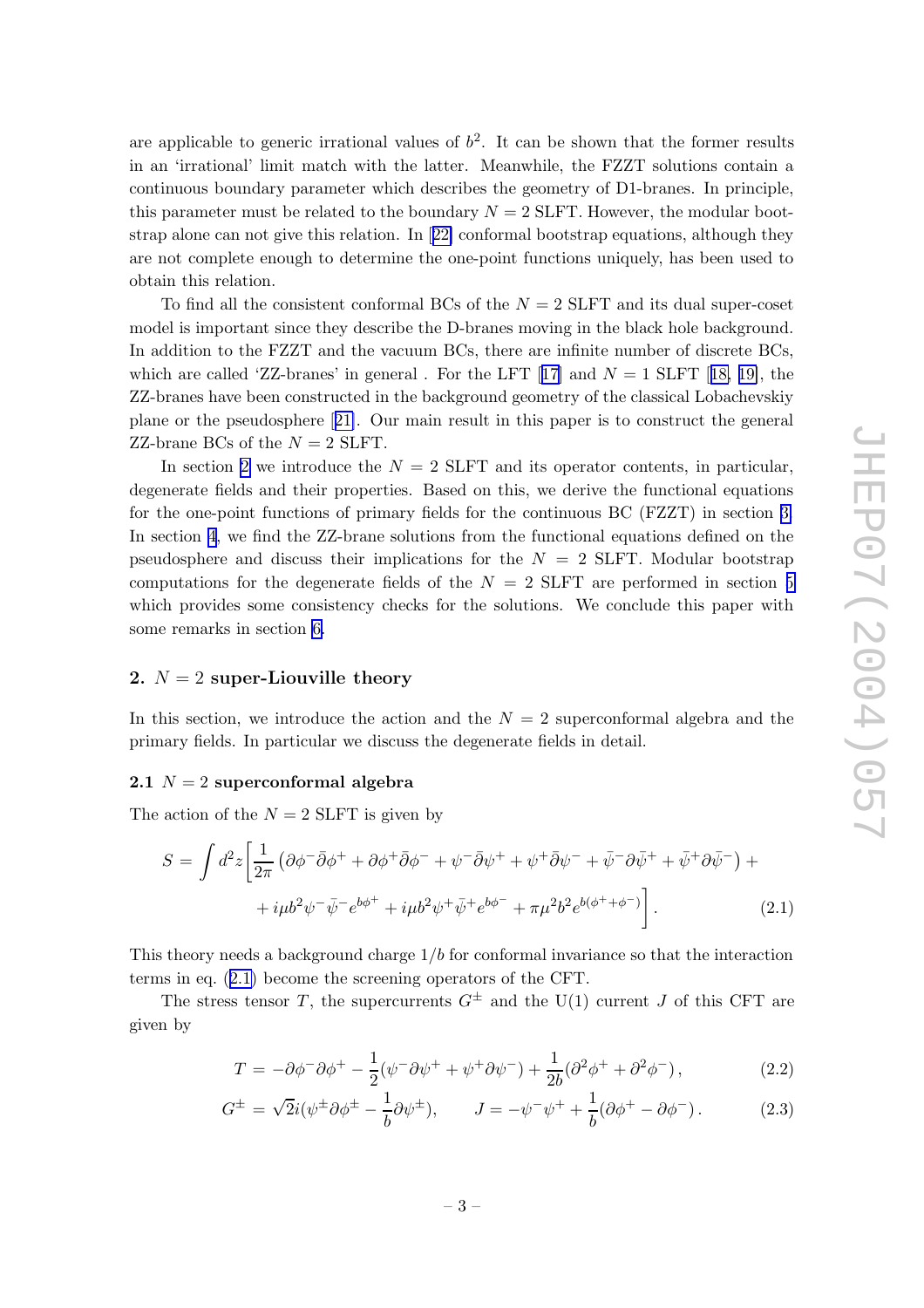<span id="page-4-0"></span>The  $N=2$  super-Virasoro algebra is expressed by the modes of these currents as follows:

$$
[L_m, L_n] = (m - n)L_{m+n} + \frac{c}{12}(m^3 - m)\delta_{m+n},
$$
  
\n
$$
[L_m, G_r^{\pm}] = \left(\frac{m}{2} - r\right)G_{m+r}^{\pm}, \qquad [J_n, G_r^{\pm}] = \pm G_{n+r}^{\pm},
$$
  
\n
$$
\{G_r^+, G_s^-\} = 2L_{r+s} + (r - s)J_{r+s} + \frac{c}{3}\left(r^2 - \frac{1}{4}\right)\delta_{r+s}, \qquad \{G_r^{\pm}, G_s^{\pm}\} = 0,
$$
  
\n
$$
[L_m, J_n] = -nJ_{m+n}, \qquad [J_m, J_n] = \frac{c}{3}m\delta_{m+n},
$$

with the central charge

$$
c = 3 + \frac{6}{b^2} \,. \tag{2.4}
$$

Super-CFTs hav e both the Neveu-Sc h warz (NS) sector with half-integer fermionic modes and the Ramond  $(R)$  sector with integer modes. The primary fields of the  $N=2$ SLFT are also classified into the (NS) and the (R) sectors and can b e written as follows [[28\]](#page-24-0):

$$
N_{\alpha\overline{\alpha}} = e^{\alpha\phi^+ + \overline{\alpha}\phi^-} , \qquad R_{\alpha\overline{\alpha}}^{(\pm)} = \sigma^{\pm} e^{\alpha\phi^+ + \overline{\alpha}\phi^-} , \qquad (2.5)
$$

where  $\sigma^{\pm}$  are the spin operators.

The conformal dimensions and the U(1) charges of the primary fields  $N_{\alpha\overline{\alpha}}$  and  $R_{\alpha\overline{\alpha}}^{(\pm)}$ α α can b e obtained:

$$
\Delta_{\alpha\overline{\alpha}}^{\overline{\text{NS}}} = -\alpha\overline{\alpha} + \frac{1}{2b}(\alpha + \overline{\alpha}), \qquad \Delta_{\alpha\overline{\alpha}}^R = \Delta_{\alpha\overline{\alpha}}^{\overline{\text{NS}}} + \frac{1}{8}, \tag{2.6}
$$

and

$$
\omega = \frac{1}{b}(\alpha - \overline{\alpha}), \qquad \omega^{\pm} = \omega \pm \frac{1}{2}.
$$
 (2.7)

It is more convenient sometimes to use a 'momentum' defined by

$$
\alpha + \overline{\alpha} = \frac{1}{b} + 2iP, \qquad (2.8)
$$

and the U(1) charge  $\omega$  instead of  $\alpha, \overline{\alpha}$ . In terms of these, the conformal dimension is given b y

$$
\Delta^{\rm NS} = \frac{1}{4b^2} + P^2 + \frac{b^2 \omega^2}{4}.
$$
\n(2.9)

We will denote the primary fields by  $N_{[P,\omega]}$  and  $R_{[P,\omega]}^{(\pm)}$  $\prod_{[P,\omega]}^{(\pm)}$  in section [5](#page-16-0).

#### 2.2 Degenerate fields

Among the primary fields there is a series of degenerate fields of the  $N = 2$  SLFT. These degenerate fields can be constructed in the same way as the  $N = 2$  minimal CFTs in [[28\]](#page-24-0). In this paper we divide these fields into three classes. Class-I degenerate fields are given by

$$
N_{m,n}^{\omega} = N_{\alpha_{m,n}^{\omega}, \overline{\alpha}_{m,n}^{\omega}}, \qquad R_{m,n}^{(\epsilon)\omega} = R_{\alpha_{m,n}^{\omega}, \overline{\alpha}_{m,n}^{\omega}}^{(\epsilon)}, \qquad (2.10)
$$

$$
\alpha_{m,n}^{\omega} = \frac{1 - m + \omega b^2}{2b} - \frac{nb}{2}, \qquad \overline{\alpha}_{m,n}^{\omega} = \frac{1 - m - \omega b^2}{2b} - \frac{nb}{2}, \quad m, n \in \mathbb{Z}_+ \,.
$$
 (2.11)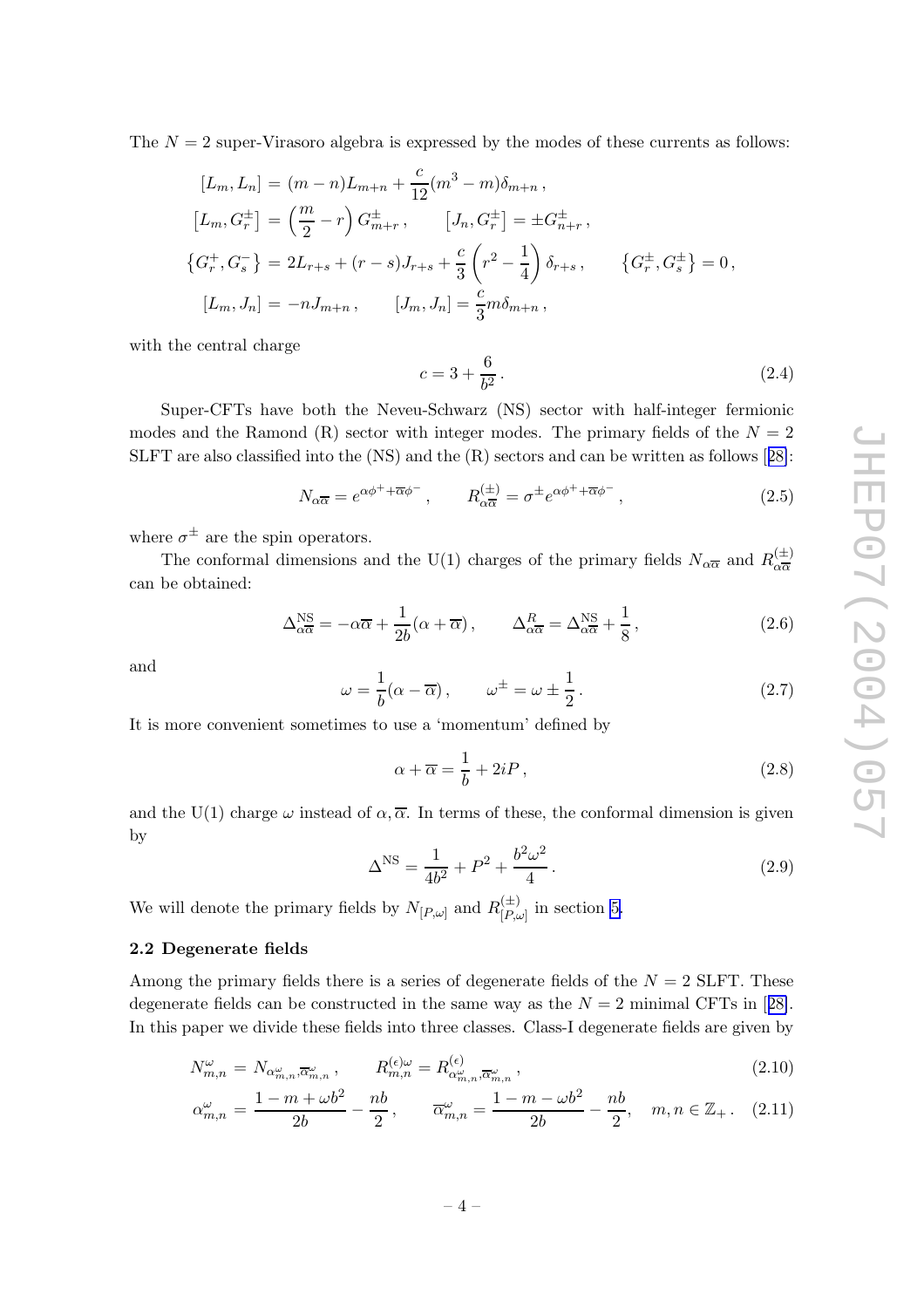<span id="page-5-0"></span> $N_{m,n}^{\omega}$  and  $R_{m,n}^{(\epsilon)\omega}$  are degenerate at the level mn where the corresponding null states are turned out to b e

$$
N_{m,-n}^{\omega}, \quad \text{and} \quad R_{m,-n}^{(\epsilon)\omega}.
$$
 (2.12)

As an example, consider the most simple case  $N_{1,1}^{\omega}$  with the conformal dimension  $b^2(\omega^2 1/4 - 1/2$  and U(1) charge  $\omega$ . After simple calculation, one can check that

$$
\left[\frac{b^2}{2}(1-\omega^2)J_{-1} + G_{-1/2}^+ G_{-1/2}^- - (1-\omega)L_{-1}\right]|N_{1,1}^{\omega}\rangle\tag{2.13}
$$

is annihilated by all the positive modes of the  $N = 2$  super CFT. Since this state has the U(1) charge  $\omega$  and dimension +1 more than that of  $N_{1,1}^{\omega}$ , it corresponds to  $|N_{1,-1}^{\omega}\rangle$  up to a normalization constant. One can continue this analysis to higher values of  $m, n >$ 1 to confirm the statement of eq.  $(2.12)$ . Notice that the null state structure changes dramatically for  $\omega = \pm n$  case. The field  $N_{m,n}^{\pm n}$  has a null state  $N_{m,-n}^{\pm n}$  at level mn. This  $N_{m,-n}^{\pm n}$  field is in fact a class-II degenerate field which we will explain next and has infinite number of null states. Therefore, we exclude the case of  $\omega = \pm n$  from class-I fields.

The second class of degenerate fields is denoted by  $N_m^{\omega}$  and  $R_m^{(\epsilon)\omega}$  and comes in two subclasses, namely, class-IIA and class-IIB. These are given by

Class – IIA : 
$$
N_m^{\omega} = N_{\alpha_m^{\omega}, \overline{\alpha}_m^0}
$$
  $R_m^{(+)\omega} = R_{\alpha_m^{\omega}, \overline{\alpha}_m^0}^{(+)}, \quad \omega > 0$  (2.14)

Class – IIB : 
$$
\tilde{N}_m^{\omega} = N_{\alpha_m^0, \overline{\alpha}_m^{\omega}}
$$
  $R_m^{(-)\omega} = R_{\alpha_m^0, \overline{\alpha}_m^{\omega}}^{(-)}, \omega < 0.$  (2.15)

Here w e hav e defined

$$
\alpha_m^{\omega} \equiv \frac{1 - m + 2\omega b^2}{2b}, \qquad \overline{\alpha}_m^{\omega} \equiv \frac{1 - m - 2\omega b^2}{2b}
$$
 (2.16)

with  $m$  a positive odd integer for the (NS) sector and even for the  $(R)$  sector.

These fields have null states at level  $m/2$  which can be expressed again by eq.  $(2.14)$ with  $\omega$  shifted by +1 for class-IIA and by eq. (2.15) with  $\omega$  shifted by -1 for class-IIB. For  $m = 1$ , these fields become either chiral or anti-chiral field which are annihilated by  $G^{\pm}_{-1/2}$ , respectively. For  $m=3$ , one can construct a linear combination of descendants

$$
\left[ \left( \omega - \frac{2}{b^2} + 1 \right) G_{-3/2}^+ - G_{-1/2}^+ L_{-1} + G_{-1/2}^+ J_{-1} \right] |N_3^{\omega} \rangle \tag{2.17}
$$

which satisfies the null state condition. Since this state has  $U(1)$  charge  $\omega + 1$  and dimension 3/2 higher than that of  $N_3^{\omega}$ , it is straightforward to identify it as  $N_3^{\omega+1}$  up to a normalization constant. However, it is not the end of the story in this case. The  $N_3^{\omega+1}$  field is again degenerate at level 3 / 2 because a linear combination of its descendants, exactly eq. (2.17) with  $\omega$  shifted by +1, satisfies the null state condition. This generates  $N_3^{\omega+2}$  and it continues infinitely. This infinite null state structure holds for any odd integer m.

This can b e illustrated b y semi-infinite sequences,

$$
\text{Class} - \text{IIA} : N_m^{\omega} \to N_m^{\omega+1} \to N_m^{\omega+2} \to \cdots \tag{2.18}
$$

$$
\text{Class} - \text{IIB}: \tilde{N}_m^{\omega} \to \tilde{N}_m^{\omega - 1} \to \tilde{N}_m^{\omega - 2} \to \cdots. \tag{2.19}
$$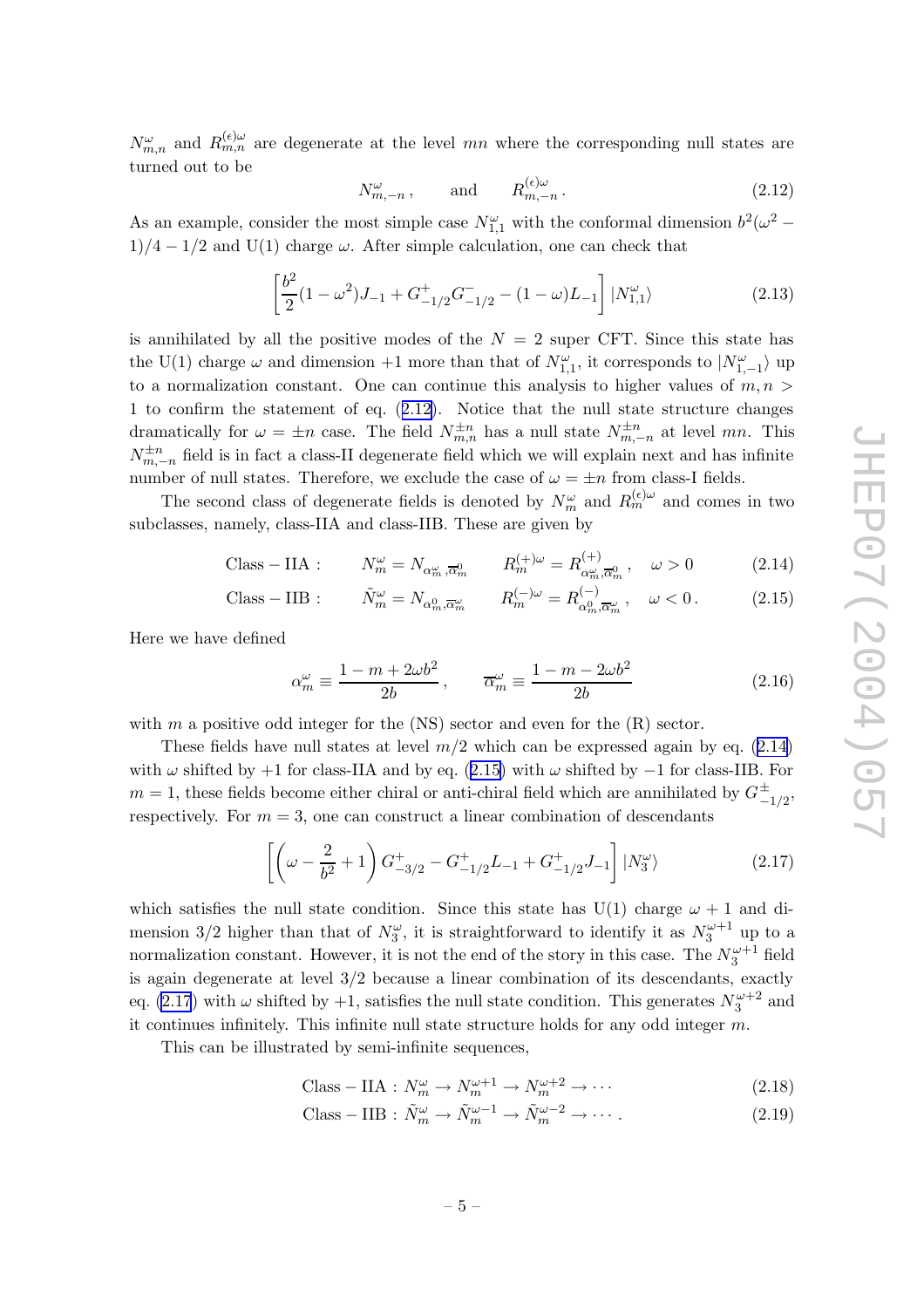<span id="page-6-0"></span>This works similarly for the  $(R)$  sector. For example, the null state of the  $m = 2$   $(R)$  field is given b y

$$
G_{-1}^{\pm}|R_2^{(\pm)\omega}\rangle\,. \tag{2.20}
$$

We need to deal with class-II neutral  $(\omega = 0)$  (NS) fields separately. For example, consider the  $N_3^0$  which has two null states

$$
\left[ \left( 1 - \frac{2}{b^2} \right) G_{-3/2}^{\pm} - G_{-1/2}^{\pm} L_{-1} + G_{-1/2}^{\pm} J_{-1} \right] |N_3^0\rangle, \tag{2.21}
$$

which should be identified with  $N_3^1$  and  $\tilde{N}_3^{-1}$ , respectively. We will call these neutral (NS) degenerate fields as class-III and denote by

$$
Class - III: \t N_m = N_{\alpha_m^0 \overline{\alpha}_m^0}.
$$
\t(2.22)

The null state structure of the class-I I I fields has an infinite sequence in both directions,

Class – III : 
$$
\cdots \leftarrow \tilde{N}_m^{-2} \leftarrow \tilde{N}_m^{-1} \leftarrow N_m \rightarrow N_m^1 \rightarrow N_m^2 \rightarrow \cdots
$$
 (2.23)

The identity operator is the most simple class-III field with  $m = 1$ .

The degenerate fields are playing an essential role in both conformal and modular b ootstraps. As w e will see shortly , some simple degenerate fields satisfy relatively simple operator product expansion (OPE) and mak e the conformal b ootstrap viable. In this paper w e will associate the conformal BCs corresponding to the degenerate fields with solutions of the functional equations obtained b y the conformal b ootstrap.

#### 3. FZZT-Branes

The FZZT-branes can be described as the  $N = 2$  SLFT on a half-plane whose BCs are characterized b y a continuous parameter. Extending our previous work [[22\]](#page-24-0), w e complete the conformal b ootstrap in this section.

#### 3.1 One-poin t functions

In this section, we compute exact one-point functions of the  $(NS)$  and  $(R)$  bulk operators  $N_{\alpha\overline{\alpha}}$  and  $R_{\alpha\overline{\alpha}}^{(+)}$  $\frac{d+1}{d\alpha}$  of the SLFT with boundary.<sup>1</sup> The boundary preserves the  $N = 2$ superconformal symmetry if the following boundary action is added [[27\]](#page-24-0):

$$
S_{\rm B} = \int_{-\infty}^{\infty} dx \left[ -\frac{i}{4\pi} (\bar{\psi}^+ \psi^- + \bar{\psi}^- \psi^+) + \frac{1}{2} a^- \partial_x a^+ - \frac{1}{2} e^{b\phi^+/2} \left( \mu_B a^+ + \frac{\mu b^2}{4\mu_B} a^- \right) \times \right. \\ \times (\psi^- + \bar{\psi}^-) - \frac{1}{2} e^{b\phi^-/2} \left( \mu_B a^- + \frac{\mu b^2}{4\mu_B} a^+ \right) (\psi^+ + \bar{\psi}^+) - \\ - \frac{2}{b^2} \left( \mu_B^2 + \frac{\mu^2 b^4}{16\mu_B^2} \right) e^{b(\phi^+ + \phi^-)/2} \right]. \tag{3.1}
$$

<sup>1</sup>From now on we consider  $\epsilon = +$  only since the other case is almost the same.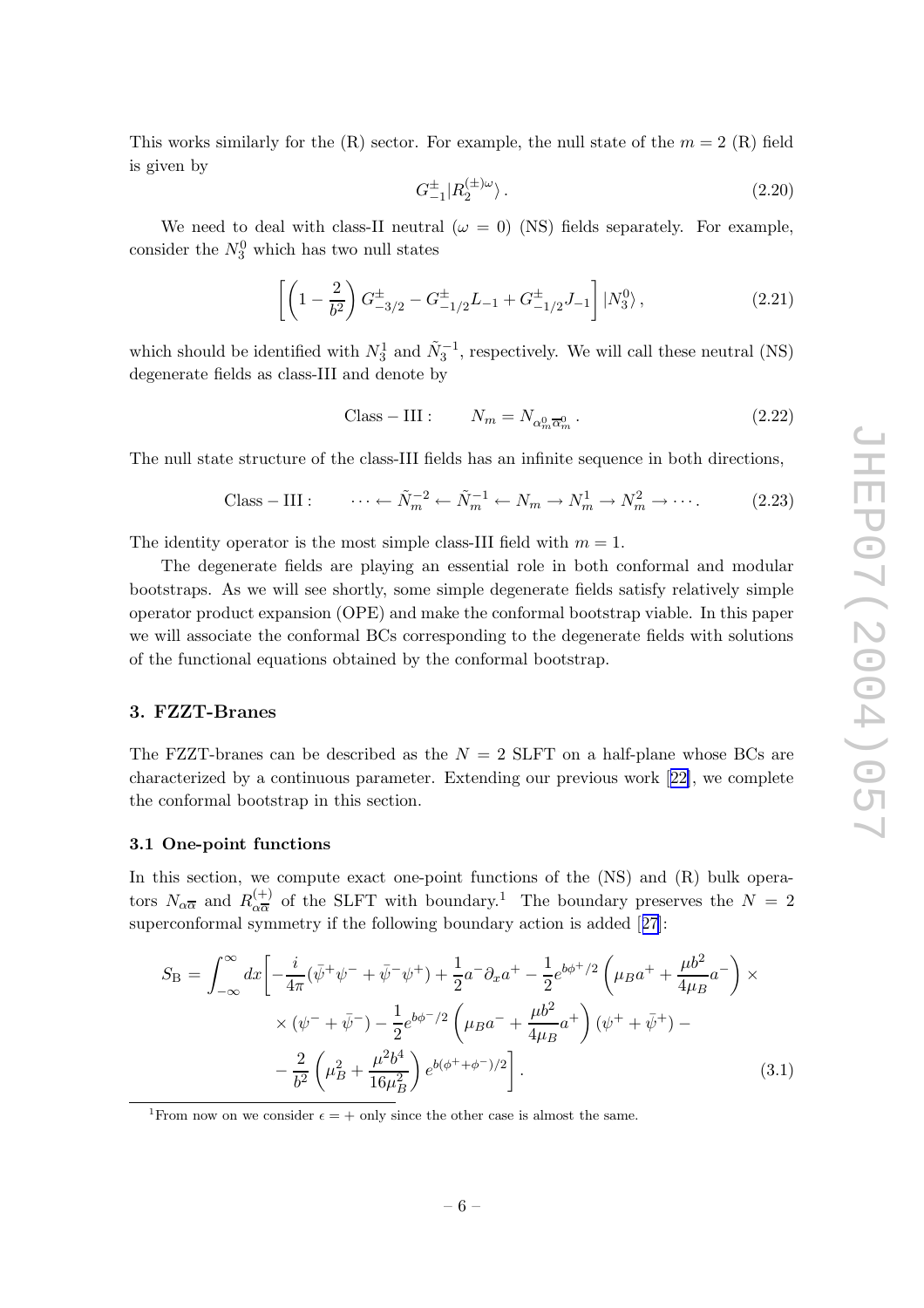<span id="page-7-0"></span>The one-poin t functions are defined b y

$$
\langle N_{\alpha\overline{\alpha}}(\xi,\bar{\xi})\rangle = \frac{\mathcal{U}^{\mathcal{NS}}(\alpha,\overline{\alpha})}{|\xi-\bar{\xi}|^{2\Delta_{\alpha\overline{\alpha}}^{\mathcal{NS}}}}, \quad \text{and} \quad \langle R_{\alpha\overline{\alpha}}^{(+)}(\xi,\bar{\xi})\rangle = \frac{\mathcal{U}^{R}(\alpha,\overline{\alpha})}{|\xi-\bar{\xi}|^{2\Delta_{\alpha\overline{\alpha}}^{\mathcal{R}}}}, \quad (3.2)
$$

with the conformal dimensions given in eq.  $(2.6)$  $(2.6)$ . We will simply refer to the coefficients  $U^{NS}(\alpha, \overline{\alpha})$  and  $U^{R}(\alpha, \overline{\alpha})$  as the one-point functions.

#### $\bf 3.2 \ \textbf{Conformal} \ \textbf{bootstrap of the} \ \textcolor{red}{N=2} \ \textbf{SLFT}$

The conformal bootstrap method starts with a two-point correlation function on the halfplane. By choosing one of the two operators as a simple degenerate field, the OPE relation becomes relatively simple. The bootstrap equations arise from considering two different channels; one is taking the OPE before the fields approach on the boundary and the other channel is taking the degenerate field on the boundary where the boundary screening integral based on the boundary action is considered [[16](#page-23-0)].

In practice, due to technical difficulties, w e could consider only a few most simple degenerate fields and their OPEs. Usually , these are enough to fix the one-poin t functions exactly up to overall constants. Let us first consider a two-point function of a neutral degenerate field  $N_{-b/2}$  and a general neutral field  $N_{\alpha}$ <sup>2</sup>

$$
G_{\alpha}(\xi, \xi') = \langle N_{-b/2}(\xi) N_{\alpha}(\xi') \rangle.
$$
 (3.3)

The product of these t w o fields are expanded into four fields

$$
N_{-b/2}N_{\alpha} = \left[N_{\alpha-\frac{b}{2}}\right] + C_{+-}\left[\psi^+ \bar{\psi}^+ N_{\alpha-\frac{b}{2}, \alpha+\frac{b}{2}}\right] + C_{-+}\left[\psi^- \bar{\psi}^- N_{\alpha+\frac{b}{2}, \alpha-\frac{b}{2}}\right] + C_{--}\left[N_{\alpha+\frac{b}{2}}\right].
$$
\n(3.4)

Here the bracket [...] means the conformal tower of a given primary field. One can see that the second and third terms in the r.h.s. are the super-partners of the corresponding fields. The structure constants can b e computed b y screening integrals as follows:

$$
C_{+-}(\alpha) = C_{-+}(\alpha) = -\pi \mu \frac{\gamma(\alpha b - \frac{b^2}{2} - 1)}{\gamma(-\frac{b^2}{2})\gamma(\alpha b)}
$$
  
\n
$$
C_{--}(\alpha) = 2^{-2b^2 - 2}\pi^2 \mu^2 b^4 \gamma (1 - \alpha b) \gamma \left(\frac{1}{2} - \frac{b^2}{2} - \alpha b\right) \gamma \left(\alpha b - \frac{1}{2}\right) \gamma \left(\alpha b + \frac{b^2}{2}\right),
$$

with  $\gamma(x) \equiv \Gamma(x)/\Gamma(1-x)$ .

Using these, w e can express the t wo-poin t function as

$$
G_{\alpha}(\xi, \xi') = U^{\rm NS} \left( \alpha - \frac{b}{2} \right) \mathcal{G}_1^{\rm NS}(\xi, \xi') + C_{--}(\alpha) U^{\rm NS} \left( \alpha + \frac{b}{2} \right) \mathcal{G}_3^{\rm NS}(\xi, \xi'), \qquad (3.5)
$$

where the one-poin t functions of the super-partners vanish due to the supersymmetric boundary. The  $\mathcal{G}_i^{\text{NS}}(\xi, \xi')$ 's are expressed in terms of the special conformal blocks

$$
\mathcal{G}_i^{\text{NS}}(\xi,\xi') = \frac{|\xi'-\bar{\xi}'|^{2\Delta_{\alpha}^{\text{NS}}-2\Delta_{-b/2}^{\text{NS}}}}{|\xi-\bar{\xi}'|^{4\Delta_{\alpha}^{\text{NS}}}} \mathcal{F}_i^{\text{NS}}(\eta) , \qquad i=1,2,3
$$

<sup>&</sup>lt;sup>2</sup>We will suppress one of the indices of the fields since  $\overline{\alpha} = \alpha$ .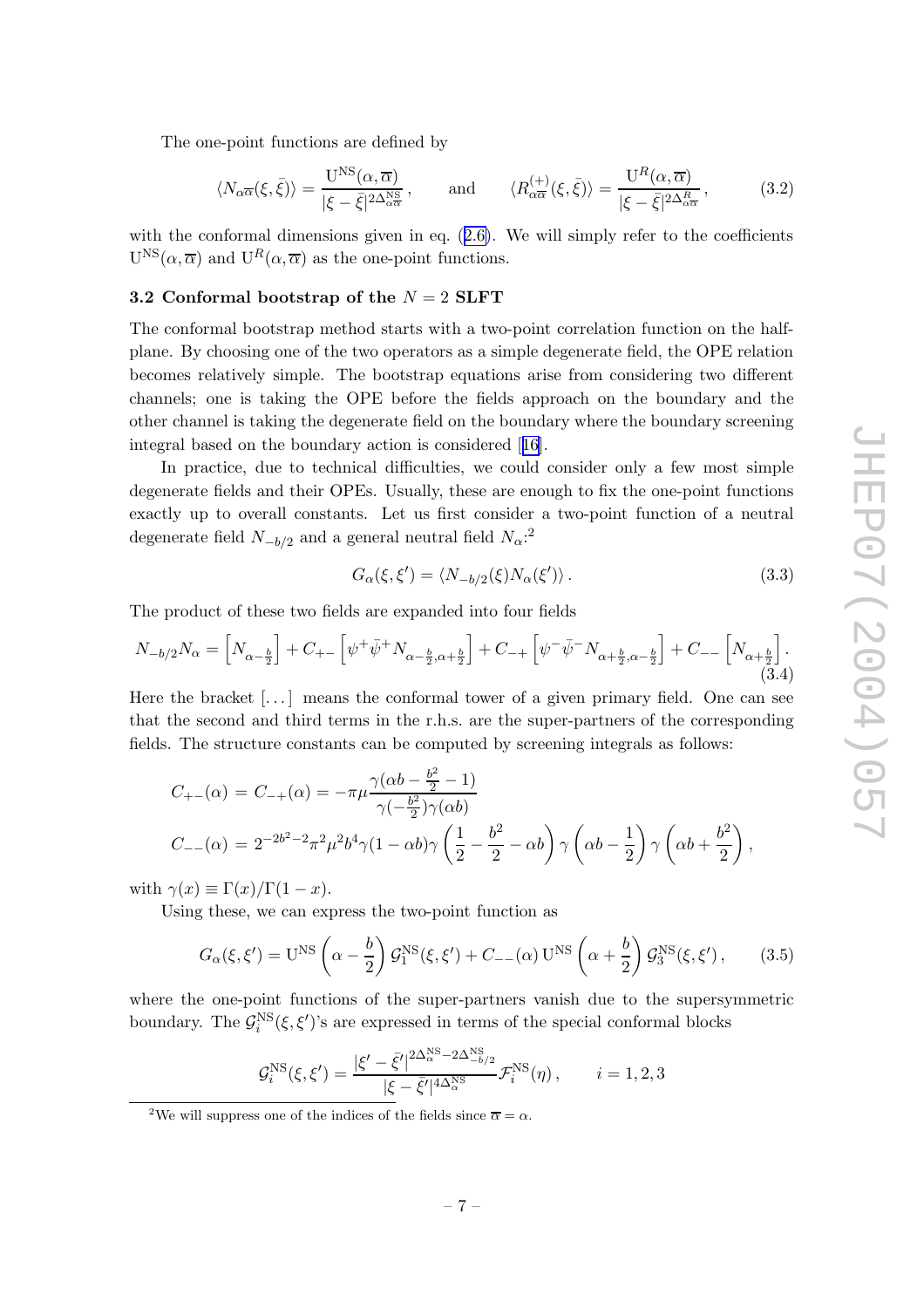with

$$
\eta = \frac{(\xi - \xi')(\bar{\xi} - \bar{\xi'})}{(\xi - \bar{\xi'})(\bar{\xi} - \xi')}
$$

.

These conformal blo cks can b e determined b y Dotsenko-Fateev integrals [[20\]](#page-24-0):

$$
I_i(\eta) = N_i \mathcal{F}_i^{\text{NS}}(\eta),
$$
  
= 
$$
\int \int_{\mathcal{C}_i} dx_1 dx_2 \langle N_{-b/2}(\eta) N_{\alpha}(0) N_{-b/2}(1) \psi^- e^{b\phi^+(x_1)} \psi^+ e^{b\phi^-(x_2)} N_{1/b-\alpha}(\infty) \rangle
$$
  
= 
$$
\eta^{\alpha b} (1-\eta)^{-b^2/2} \int \int dx_1 dx_2 (x_1 x_2)^{-\alpha b} \times \left[ (x_1 - 1)(x_2 - 1)(x_1 - \eta) (x_2 - \eta) \right]^{b^2/2} (x_1 - x_2)^{-b^2 - 1}.
$$
 (3.6)

The index i denotes the three independent integration contours between the branching points  $0, \eta, 1, \infty$ . The conformal blocks  $\mathcal{F}_i^{\text{NS}}(\eta)$  are regular at  $\eta = 0$ . Since we are interested in the limit  $\eta \to 1$ , we need to introduce another blocks which are well defined in that limit. This can be provided by  $\tilde{I}_i$  which is given by the same integral (3.6) with a different contour as explained in [\[20](#page-24-0)]. Using this, w e can define another set of conformal blo cks as

$$
\tilde{I}_i(\eta) = \tilde{N}_i \tilde{\mathcal{F}}_i^{\text{NS}}(\eta) \tag{3.7}
$$

so that  $\tilde{\mathcal{F}}_j^{\text{NS}}(\eta)$  are regular at  $\eta = 1$ . The monodromy relations between the conformal blo cks are given b y [\[20](#page-24-0)]:

$$
\mathcal{F}_i^{\text{NS}}(\eta) = \sum_{j=1}^3 \alpha_{ij} \tilde{\mathcal{F}}_j^{\text{NS}}(\eta) ,\qquad (3.8)
$$

with

$$
\alpha_{13} = \frac{\Gamma(-1)\Gamma(-\frac{1}{2} - \frac{b^2}{2})\Gamma(\alpha b - \frac{b^2}{2})\Gamma(\alpha b + \frac{1}{2})}{\Gamma(-\frac{b^2}{2})\Gamma(\frac{1}{2})\Gamma(\alpha b)\Gamma(\alpha b - \frac{b^2}{2} - \frac{1}{2})}
$$
  
\n
$$
\alpha_{23} = \frac{2\Gamma(-1)\Gamma(-1 - b^2)}{\Gamma(-\frac{b^2}{2})\Gamma(1 + \frac{b^2}{2})}\frac{\Gamma(\alpha b + \frac{b^2}{2} + 1)\Gamma(2 - \alpha b + \frac{b^2}{2})}{\Gamma(\alpha b)\Gamma(-\alpha b + 1)}
$$
  
\n
$$
\alpha_{33} = \frac{\Gamma(-1)\Gamma(-\frac{1}{2} - \frac{b^2}{2})\Gamma(\frac{3}{2} - \alpha b)\Gamma(1 - \frac{b^2}{2} - \alpha b)}{\Gamma(-\frac{b^2}{2})\Gamma(\frac{1}{2})\Gamma(\frac{1}{2})}\frac{\Gamma(\frac{3}{2} - \alpha b)\Gamma(\frac{1}{2} - \frac{b^2}{2} - \alpha b)}{\Gamma(-\frac{b^2}{2})\Gamma(\frac{1}{2})\Gamma(1 - \alpha b)\Gamma(\frac{1}{2} - \frac{b^2}{2} - \alpha b)}.
$$

Here we have written only those for  $\tilde{\mathcal{F}}_3^{\text{NS}}$  because we are interested in the identity operator in the intermediate channel. Notice that this calculation in volves a divergen t constan t  $\Gamma(-1)$ . We will show that this factor is canceled in the functional equation.

The two-point function  $G_{\alpha}(\xi, \xi')$  in the other channel can be computed as the two fields approach the boundary. When the degenerate field  $N_{-b/2}$  approaches, it can be expanded in boundary operators including the boundary identity operator. For the boundary identity operator, a special bulk-boundary structure constant  $\mathcal{R}(-b/2)$  can be computed by the boundary action [\(3.1](#page-6-0)):

$$
\mathcal{R}(-b/2) = -\overline{\mu}_B^2 \int \int dx_1 dx_2 \left\langle N_{-\frac{b}{2}}(i/2)\psi^- e^{b\phi^+(x_1)/2} \psi^+ e^{b\phi^-(x_2)/2} e^{\frac{1}{2b}(\phi^++\phi^-)(\infty)} \right\rangle
$$
  
= 
$$
-2^{-b^2+1} \sqrt{\pi} \overline{\mu}_B^2 \frac{\Gamma(0)\Gamma(-\frac{1}{2}-\frac{b^2}{2})}{\Gamma(-\frac{b^2}{2})}
$$
(3.9)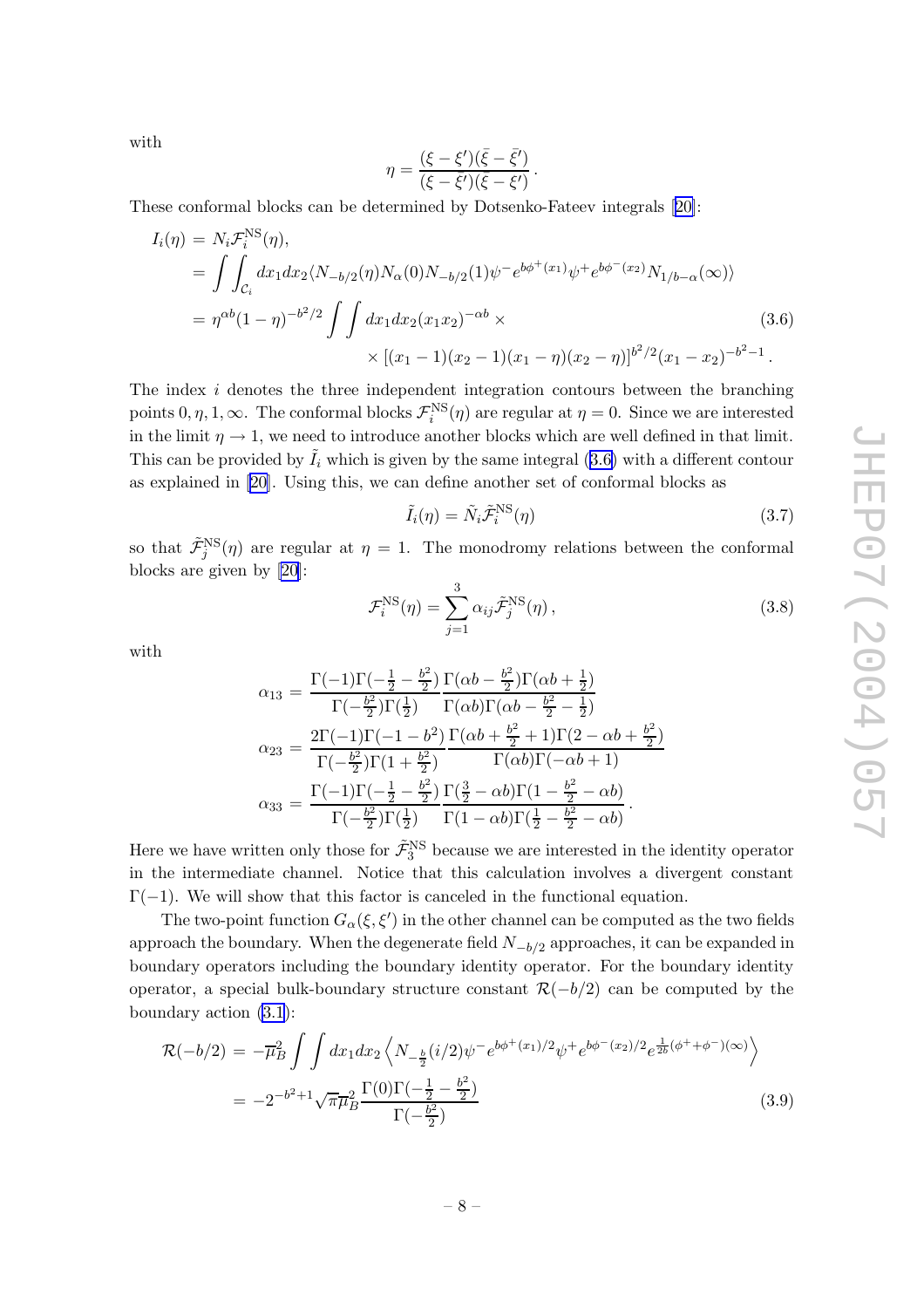<span id="page-9-0"></span>with

$$
\overline{\mu}_B^2 = \mu_B^2 + \frac{\mu^2 b^4}{16\mu_B^2} \,. \tag{3.10}
$$

This constant also contains a singular factor  $\Gamma(0)$ . After dividing out these factors on the both sides of the equation, we obtain the following bootstrap equation

$$
2^{-b^2+1}\pi\overline{\mu}_B^2 U^{NS}(\alpha) = \frac{\Gamma(\alpha b - \frac{b^2}{2})\Gamma(\alpha b + \frac{1}{2})}{\Gamma(\alpha b)\Gamma(\alpha b - \frac{b^2}{2} - \frac{1}{2})} U^{NS} \left(\alpha - \frac{b}{2}\right) +
$$
  
+2^{-2-2b^2}\pi^2 b^4 \mu^2 \frac{\Gamma(\alpha b - \frac{1}{2})\Gamma(\alpha b + \frac{b^2}{2})}{\Gamma(\alpha b)\Gamma(\alpha b + \frac{b^2}{2} + \frac{1}{2})} U^{NS} \left(\alpha + \frac{b}{2}\right). (3.11)

It turns out that a similar functional equation for the  $(R)$  field can not be obtained in this w ay . Instead w e will sho w shortly that the other functional equations can b e used to find (R) one-poin t functions.

#### 3.3 Conformal b ootstrap based on the dual action

In [[12](#page-23-0)] it was proposed that the  $N = 2$  SLFT is dual to the theory with the action

$$
S = \int d^2 z \left[ \frac{1}{2\pi} (\partial \phi^- \bar{\partial} \phi^+ + \partial \phi^+ \bar{\partial} \phi^- + \psi^- \bar{\partial} \psi^+ + \psi^+ \bar{\partial} \psi^- + \bar{\psi}^- \partial \bar{\psi}^+ + \bar{\psi}^+ \partial \bar{\psi}^-) + \right. \\
\left. + \frac{\tilde{\mu}}{b^2} (\partial \phi^- - \frac{1}{b} \psi^- \psi^+) (\bar{\partial} \phi^+ - \frac{1}{b} \bar{\psi}^+ \bar{\psi}^-) e^{\frac{1}{b} (\phi^+ + \phi^-)} \right],
$$
\n(3.12)

where  $\tilde{\mu}$  is the dual cosmological constant. One can derive functional equations for the one-poin t functions of neutral fields b y using the screening operator in the dual action.

We consider the two-point function of the class-II degenerate field  $R_{-}^{+}$  $_{-1/2b}^{+}$  and a (NS) primary field  $N_\alpha$ 

$$
G_{\alpha}^{\rm NS}(\xi, \xi') = \left\langle R_{-\frac{1}{2b}}^{+}(\xi) N_{\alpha}(\xi') \right\rangle. \tag{3.13}
$$

The OPE of these fields is given b y

$$
R_{-\frac{1}{2b}}^{+} N_{\alpha} = \left[ R_{\alpha - \frac{1}{2b}}^{+} \right] + C^{\text{NS}}(\alpha) \left[ R_{\alpha + \frac{1}{2b}}^{+} \right],\tag{3.14}
$$

where the structure constant  $C^{NS}(\alpha)$  was computed in [[12](#page-23-0)] based on the dual action (3.12)

$$
C^{\rm NS}(\alpha) = \pi \tilde{\mu}\gamma \left(1 + b^{-2}\right) \frac{\Gamma\left(\frac{2\alpha}{b} - \frac{1}{b^2}\right) \Gamma\left(1 - \frac{2\alpha}{b}\right)}{\Gamma\left(1 - \frac{2\alpha}{b} + \frac{1}{b^2}\right) \Gamma\left(\frac{2\alpha}{b}\right)}.
$$
\n(3.15)

The t wo-poin t function (3.13 ) can b e written as

$$
G_{\alpha}^{\text{NS}}(\xi,\xi') = \frac{|\xi'-\bar{\xi}'|^{2\Delta_{\alpha}^{\text{NS}}-2\Delta_{-1/2b}^{R}}}{|\xi-\bar{\xi}'|^{4\Delta_{\alpha}^{\text{NS}}}} \left[ \mathbf{U}^{R}\left(\alpha-\frac{1}{2b}\right) \mathcal{F}_{+}^{\text{NS}}(\eta) + C^{\text{NS}}(\alpha) \mathbf{U}^{R}\left(\alpha+\frac{1}{2b}\right) \mathcal{F}_{-}^{\text{NS}}(\eta) \right],\tag{3.16}
$$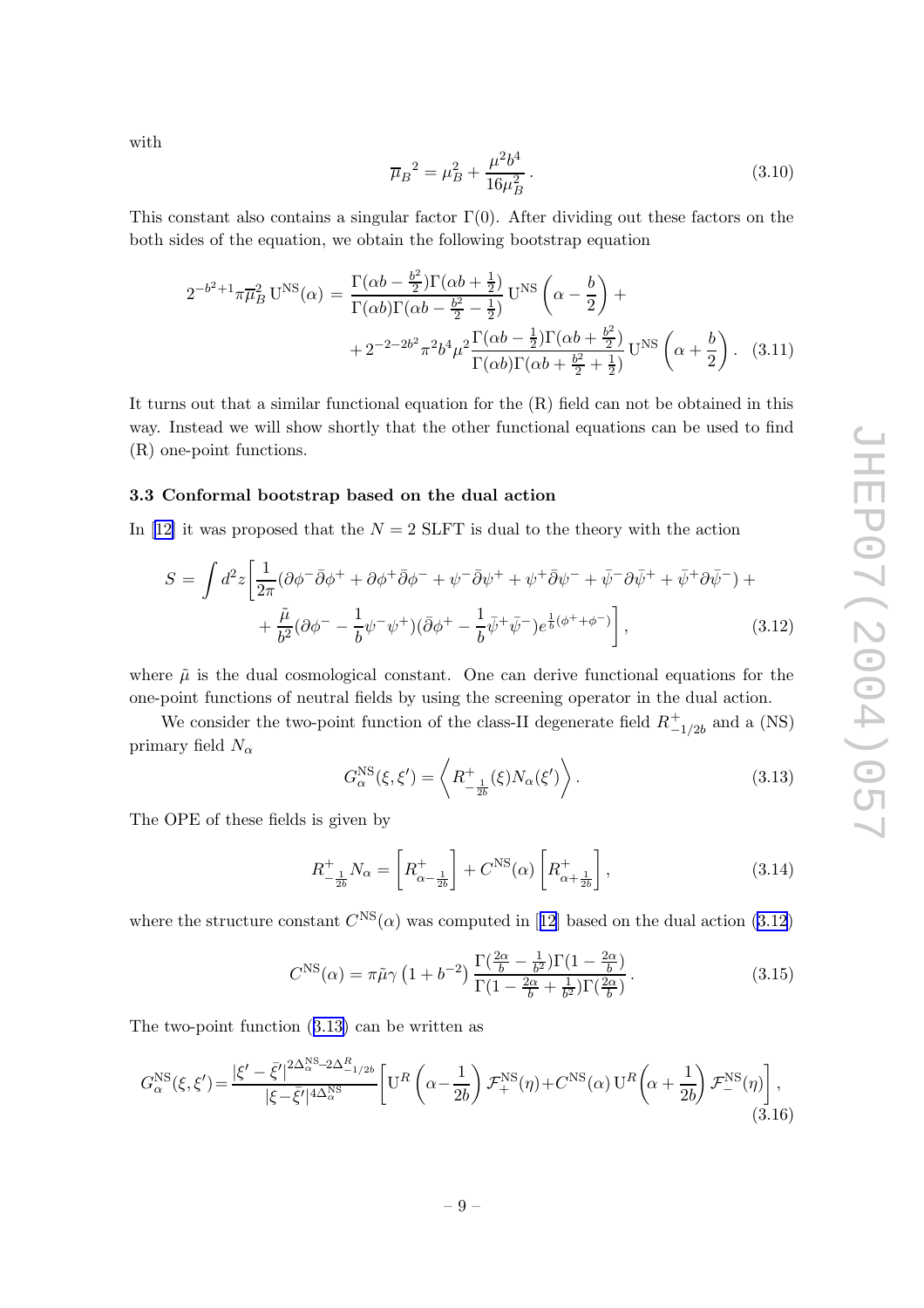<span id="page-10-0"></span>where  $\mathcal{F}_{\pm}^{\text{NS}}(\eta)$  are special conformal blocks. These conformal blocks can be obtained by the following integral

$$
\int dx \left\langle R^+_{-\frac{1}{2b}}(\eta) N_\alpha(0) R^-_{-\frac{1}{2b}}(1) \psi^-(x) \psi^+(x) N_{\frac{1}{b}}(x) N_{\frac{1}{b}-\alpha}(\infty) \right\rangle =
$$
  
=  $\eta^{\frac{\alpha}{b}} (1-\eta)^{-\frac{1}{2b^2} + \frac{3}{4}} \int dx x^{-\frac{2\alpha}{b}} (x-1)^{\frac{1}{b^2} - 1} (x-\eta)^{\frac{1}{b^2} - 1}.$  (3.17)

Due to two independent contours, this is expressed in terms of the hypergeometric functions

$$
\mathcal{F}_{+}^{\text{NS}}(\eta) = \eta^{\frac{\alpha}{b}}(1-\eta)^{-\frac{1}{2b^2}+\frac{3}{4}}F\left(-\frac{1}{b^2}+1,\frac{2\alpha}{b}-\frac{2}{b^2}+1;\frac{2\alpha}{b}-\frac{1}{b^2}+1;\eta\right),\tag{3.18}
$$

$$
\mathcal{F}_{-}^{\text{NS}}(\eta) = \eta^{-\frac{\alpha}{b} + \frac{1}{b^2}} (1 - \eta)^{-\frac{1}{2b^2} + \frac{3}{4}} F\left(-\frac{1}{b^2} + 1, -\frac{2\alpha}{b} + 1; -\frac{2\alpha}{b} + \frac{1}{b^2} + 1; \eta\right). \tag{3.19}
$$

In the cross channel, the t wo-poin t function can b e written as

$$
G_{\alpha}^{\rm NS}(\xi, \xi') = \frac{|\xi' - \bar{\xi}'|^{2\Delta_{\alpha}^{\rm NS} - 2\Delta_{-1/2b}^{R}}}{|\xi - \bar{\xi}'|^{4\Delta_{\alpha}^{\rm NS}}} [B_{+}^{\rm NS}(\alpha)\tilde{\mathcal{F}}_{+}^{\rm NS}(\eta) + B_{-}^{\rm NS}(\alpha)\tilde{\mathcal{F}}_{-}^{\rm NS}(\eta)],
$$
(3.20)

where  $B_{\pm}^{\text{NS}}(\alpha)$  are the bulk-boundary structure constants and  $\tilde{\mathcal{F}}_{\pm}^{\text{NS}}(\eta)$  are given by

$$
\tilde{\mathcal{F}}_{+}^{\text{NS}}(\eta) = \eta^{\frac{\alpha}{b}} (1 - \eta)^{-\frac{1}{2b^2} + \frac{3}{4}} F\left(-\frac{1}{b^2} + 1, \frac{2\alpha}{b} - \frac{2}{b^2} + 1; -\frac{2}{b^2} + 2; 1 - \eta\right), \quad (3.21)
$$

$$
\tilde{\mathcal{F}}_-^{\text{NS}}(\eta) = \eta^{\frac{\alpha}{b}} (1 - \eta)^{\frac{3}{2b^2} - \frac{1}{4}} F\left(\frac{2\alpha}{b}, \frac{1}{b^2}; \frac{2}{b^2}; 1 - \eta\right). \tag{3.22}
$$

The conformal block  $\tilde{\mathcal{F}}_-(\eta)$  corresponds to the boundary identity operator which appears in the boundary as the bulk operator  $R_{-}^{+}$  $^+$ <sub>−1/2b</sub> approaches the boundary. The fusion of N<sub>α</sub> to the boundary identity operator is described by the one-point function  $U^{NS}(\alpha)$ . On the other hand, the fusion of  $R_{-}^{+}$  $^{+}_{-1/2b}$  is described by a special bulk-boundary structure constant  $\mathcal{R}(-1/2b)$  which could be computed as a boundary screening integral with one insertion of the dual boundary interaction if it were known. Therefore, the bulk-boundary structure constant  $B_-^{\text{NS}}(\alpha)$  can be written as  $B_-^{\text{NS}}(\alpha) = \mathcal{R}(-1/2b) \mathbf{U}^{\text{NS}}(\alpha)$ .

Comparing ([3.16](#page-9-0)) with (3.20) and using the monodromy relations between  $\mathcal{F}_{\pm}(\eta)$  and  $\tilde{\mathcal{F}}_{\pm}(\eta)$ , we obtain the following functional equation for the one-point function

$$
\mathcal{R}(-1/2b) \mathbf{U}^{\text{NS}}(\alpha) = \frac{\Gamma(\frac{2\alpha}{b} - \frac{1}{b^2} + 1)\Gamma(-\frac{2}{b^2} + 1)}{\Gamma(-\frac{1}{b^2} + 1)\Gamma(\frac{2\alpha}{b} - \frac{2}{b^2} + 1)} \mathbf{U}^R\left(\alpha - \frac{1}{2b}\right) + \frac{\pi \tilde{\mu} \gamma \left(1 + b^{-2}\right) \frac{\Gamma(\frac{2\alpha}{b} - \frac{1}{b^2})\Gamma(-\frac{2}{b^2} + 1)}{\Gamma(-\frac{1}{b^2} + 1)\Gamma(\frac{2\alpha}{b})} \mathbf{U}^R\left(\alpha + \frac{1}{2b}\right). (3.23)
$$

In a similar way, one can derive a functional equation which relates  $U^R(\alpha)$  with  $U^{NS}(\alpha \pm \alpha)$  $1/2b$ ) as is given in [[22\]](#page-24-0).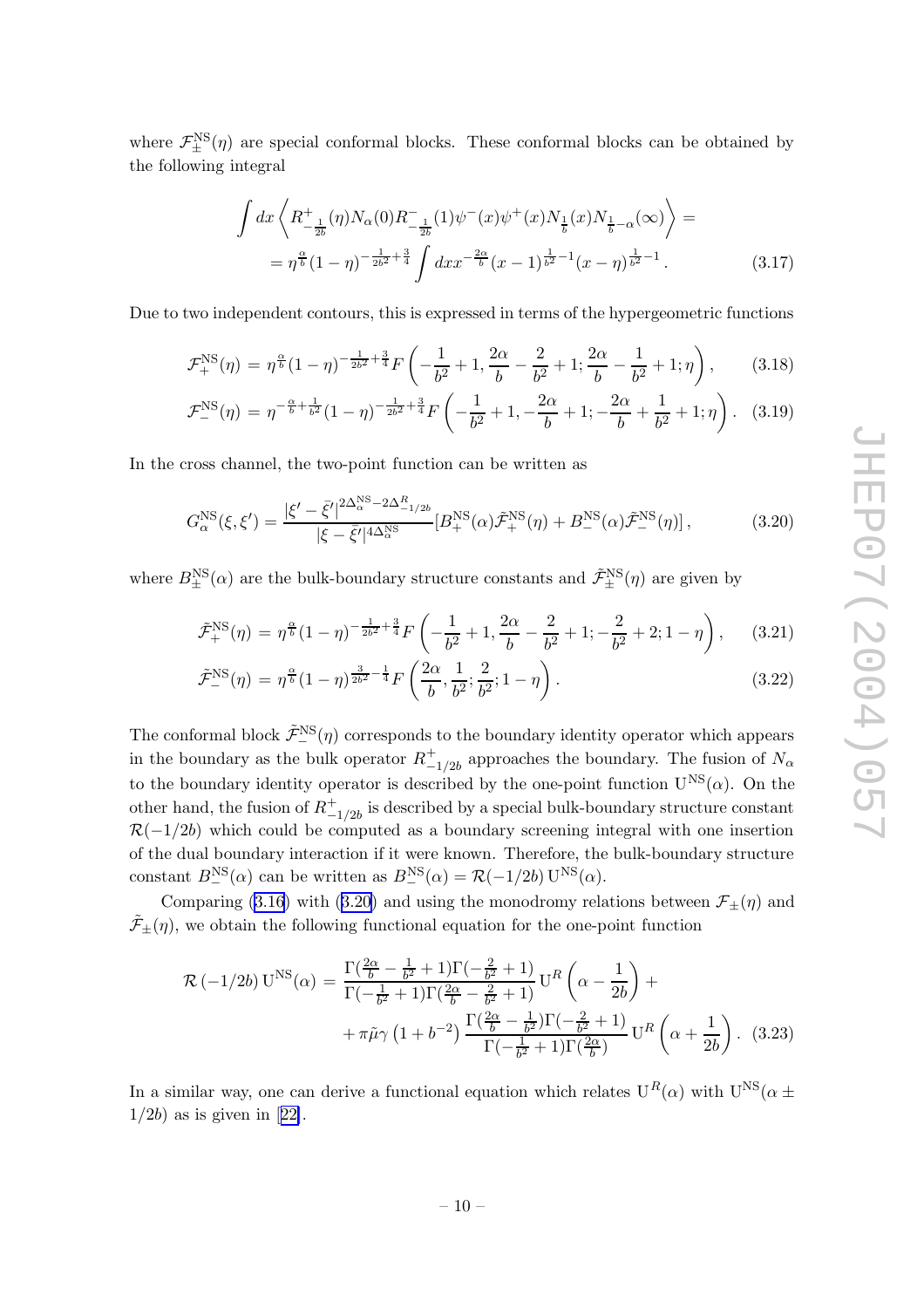#### <span id="page-11-0"></span>3.4 Conformal bootstrap based on the  $N = 2$  minimal CFTs

So far, we have considered only the neutral one-point functions. To consider the charge sector, w e need to consider a non-neutral degenerate field. The most simple degenerate field is  $N_{-1/b,0}$  which is a special case of class-II field [\(2.15](#page-5-0)) with  $m=3$  which has a null state at level 3/2. To use the usual conformal bootstrap screening procedure, we need to consider the dual action proposed in [[12](#page-23-0) ] as in previous subsection. Ho wever, calculations will be quite complicated. So, we adopt here another strategy which is based on analytic continuation of the  $N = 2$  super-minimal CFTs investigated in [[28\]](#page-24-0). These CFTs have central charges  $c = 3 - \frac{6}{p+2}$  and their (NS) primary fields are denoted by two integers  $l = 0, 1, \ldots$  and  $m = -l, -l + 2, \ldots, l$ . Comparing the central charge of the  $N = 2$  SLFT, we can identify  $b^2 = -(p+2)$ . Furthermore, we can relate the primary fields of the two theories b y comparing the conformal dimensions and U(1) charges as follows:

$$
N_m^l = e^{-\frac{l+m}{2b}\phi^+ - \frac{l-m}{2b}\phi^-} \tag{3.24}
$$

with

$$
l = -b(\alpha + \bar{\alpha}), \qquad m = b(\bar{\alpha} - \alpha). \tag{3.25}
$$

The degenerate chiral field  $N_{-1/b,0}$  is identified with  $N_1^1$ . Its OPE with an arbitrary (NS) field is given b y

$$
N_1^1 N_m^l = N_{m+1}^{l+1} + C_-^{(NS)} N_{m+1}^{l-1}
$$
\n(3.26)

and can be translated into that of the  $N = 2$  SLFT

$$
N_{-1/b,0}N_{\alpha,\bar{\alpha}} = N_{\alpha-1/b,\bar{\alpha}} + C_{-}^{(NS)}N_{\alpha,\bar{\alpha}+1/b}.
$$
\n(3.27)

Indeed, one can check that the structure constants in both cases coincide if eq.  $(3.25)$ is imposed. To write a functional equation for  $U(\alpha, \bar{\alpha})$ , we follow the same procedure as before. The conformal blocks corresponding to the two terms in eq.  $(3.27)$  can be read directly from the  $N = 2$  minimal CFT results in [[28](#page-24-0)] using the definition (3.25). The only difference is the normalization constant of the conformal blocks due to the Clebsch-Gordan coefficients in the OPEs of the (NS) fields which was not accounted there. With this normalization the conformal blo cks are given by:

$$
\frac{1}{1-\alpha b}F\left(\frac{\alpha+\bar{\alpha}}{b}-\frac{2}{b^2},1-\frac{1}{b^2};\frac{\alpha+\bar{\alpha}}{b}-\frac{1}{b^2}+1;\eta\right)
$$
(3.28)

for the first term in the r.h.s. of eq. (3.27 ) and

$$
\frac{1}{\bar{\alpha}b}F\left(-\frac{\alpha+\bar{\alpha}}{b}, 1-\frac{1}{b^2}; 1+\frac{1}{b^2}-\frac{\alpha+\bar{\alpha}}{b}; \eta\right) \tag{3.29}
$$

for the second one. The structure constant  $C_{-}^{(NS)}$  can also be extracted from [[28](#page-24-0)]:

$$
C_{-}^{(NS)} = -\tilde{\mu}' \frac{(\bar{\alpha}b)^{2} \Gamma(-\frac{\alpha+\bar{\alpha}}{b}) \Gamma(\frac{\alpha+\bar{\alpha}}{b}-\frac{1}{b^{2}})}{\Gamma(1+\frac{1}{b^{2}}-\frac{\alpha+\bar{\alpha}}{b}) \Gamma(1+\frac{\alpha+\bar{\alpha}}{b})},
$$
\n(3.30)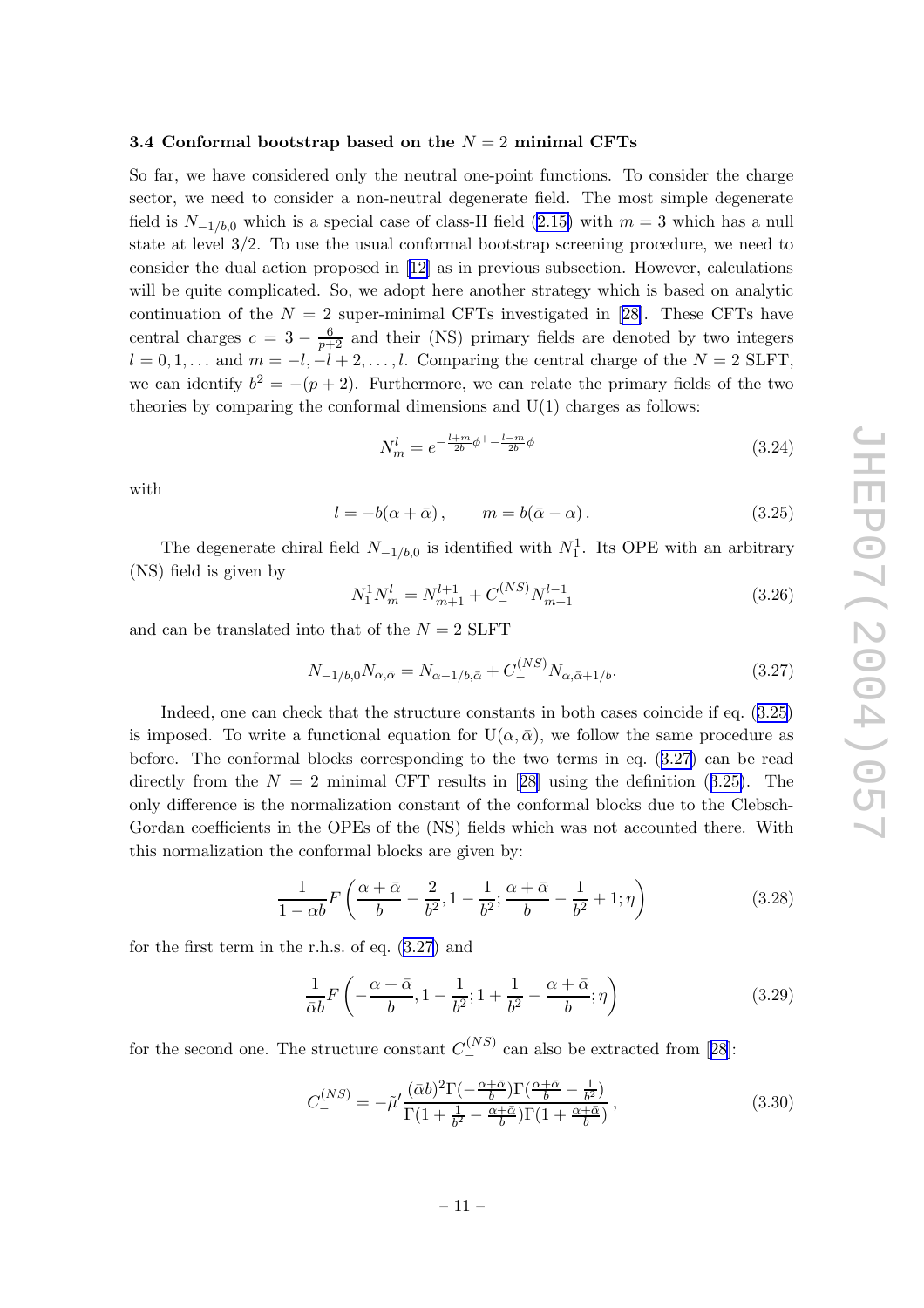<span id="page-12-0"></span>where  $\tilde{\mu}'$  is given by  $\tilde{\mu}$ , the cosmological constant of the dual  $N=2$  theory,

$$
\tilde{\mu}' = 4\pi \tilde{\mu}\gamma (1 + b^{-2})b^{-4}.
$$
\n(3.31)

With all these ingredients w e are able to write down new functional equations for the one-poin t functions of non-neutral primary fields:

$$
\mathcal{R}(-1/b,0) \mathbf{U}^{\rm NS}(\alpha,\bar{\alpha}) = \frac{\Gamma(-\frac{2}{b^2})\Gamma(\frac{\alpha+\bar{\alpha}}{b}-\frac{1}{b^2}+1)}{(1-\alpha b)\Gamma(1-\frac{1}{b^2})\Gamma(\frac{\alpha+\bar{\alpha}}{b}-\frac{2}{b^2})} \mathbf{U}^{\rm NS}\left(\alpha-\frac{1}{b},\bar{\alpha}\right) - \tilde{\mu}'\frac{(\bar{\alpha}b)\Gamma(-\frac{2}{b^2})\Gamma(\frac{\alpha+\bar{\alpha}}{b}-\frac{1}{b^2})}{\Gamma(1-\frac{1}{b^2})\Gamma(1+\frac{\alpha+\bar{\alpha}}{b})} \mathbf{U}^{\rm NS}\left(\alpha,\bar{\alpha}+\frac{1}{b}\right). \tag{3.32}
$$

Again, we do not know the bulk-boundary structure constant  $\mathcal{R}(-1/b, 0)$ .

The (R) sector can be treated in exactly the same way. Similarly to  $(3.24)$  $(3.24)$ , we can identify

$$
R_{m,1}^l = \sigma^+ e^{-\frac{l+m+1}{2b}\phi^+ - \frac{l-m-1}{2b}\phi^-}.
$$
\n(3.33)

The OPE is given b y

$$
N_{-1/b,0}R_{\alpha,\bar{\alpha}}^{(+)} = R_{\alpha-1/b,\bar{\alpha}}^{(+)} + C_{-}^{(R)}R_{\alpha,\bar{\alpha}+1/b}^{(+)}.
$$
 (3.34)

The conformal blocks can be computed as before

$$
\frac{1}{3/2 - \alpha b} F\left(\frac{\alpha + \bar{\alpha}}{b} - \frac{2}{b^2}, 1 - \frac{1}{b^2}; \frac{\alpha + \bar{\alpha}}{b} - \frac{1}{b^2} + 1; \eta\right)
$$
(3.35)

for the first term in the r.h.s. of eq. (3.34 ) and

$$
\frac{1}{\bar{\alpha}b+1/2}F\left(-\frac{\alpha+\bar{\alpha}}{b}, 1-\frac{1}{b^2}; 1+\frac{1}{b^2}-\frac{\alpha+\bar{\alpha}}{b}; \eta\right) \tag{3.36}
$$

for the second one. The structure constant  $C_{-}^{(R)}$  is given by

$$
C_{-}^{(R)} = -\tilde{\mu}' \frac{(\bar{\alpha}b + \frac{1}{2})^2 \Gamma(-\frac{\alpha + \bar{\alpha}}{b}) \Gamma(\frac{\alpha + \bar{\alpha}}{b} - \frac{1}{b^2})}{\Gamma(1 + \frac{1}{b^2} - \frac{\alpha + \bar{\alpha}}{b}) \Gamma(1 + \frac{\alpha + \bar{\alpha}}{b})}.
$$
\n(3.37)

With these, w e find the functional equation for the (R) field:

$$
\mathcal{R}(-1/b,0) U^R(\alpha,\bar{\alpha}) = \frac{\Gamma(-\frac{2}{b^2})\Gamma(\frac{\alpha+\bar{\alpha}}{b}-\frac{1}{b^2}+1)}{(\frac{3}{2}-\alpha b)\Gamma(1-\frac{1}{b^2})\Gamma(\frac{\alpha+\bar{\alpha}}{b}-\frac{2}{b^2})} U^R\left(\alpha-\frac{1}{b},\bar{\alpha}\right) - \frac{\tilde{\alpha}}{b} \left(\frac{\bar{\alpha}b+\frac{1}{2}\Gamma(-\frac{2}{b^2})\Gamma(\frac{\alpha+\bar{\alpha}}{b}-\frac{1}{b^2})}{\Gamma(1-\frac{1}{b^2})\Gamma(1+\frac{\alpha+\bar{\alpha}}{b})} U^R\left(\alpha,\bar{\alpha}+\frac{1}{b}\right). \quad (3.38)
$$

One can chec k that these equations are consisten t with the functional equations ([3.23](#page-10-0) ) derived in the section [3.3](#page-9-0) for neutral fields with  $\alpha = \bar{\alpha}$ . This justifies the method of analytic continuation used in this subsection. From no w on, w e will use eqs. (3.32 ) and (3.38 ) instead of eq. [\(3.23](#page-10-0) ) since they are applicable even to non-neutral fields.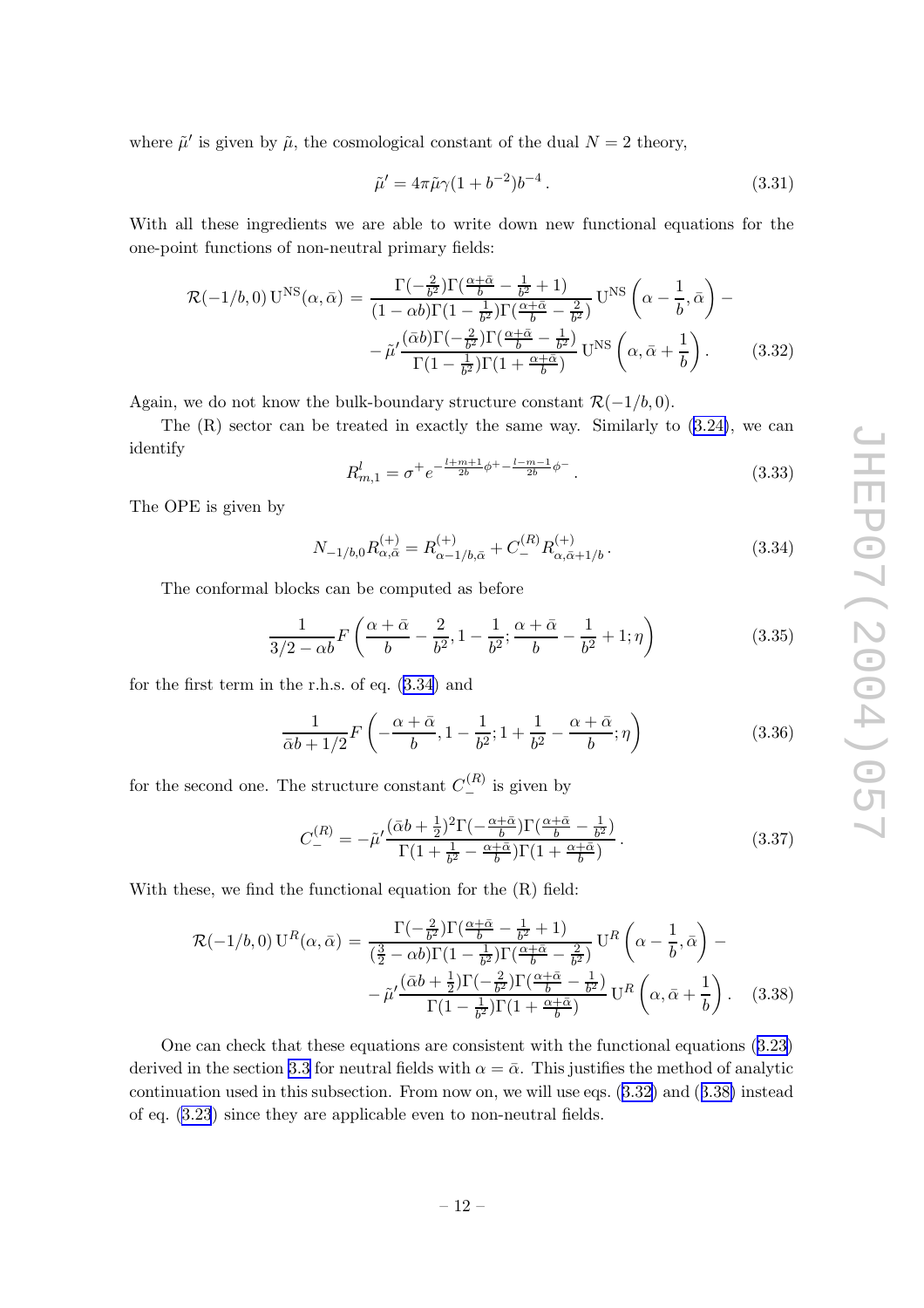#### <span id="page-13-0"></span>3.5 Solutions

In our previous paper [\[22](#page-24-0)], w e hav e derived the one-poin t functions on the FZZT BC based on the modular bootstrap method and confirmed their validity using a single functional equation. No w it is possible to solv e the set of functional equations to determine the one-poin t functions completely . They are given b y

$$
U_s^{NS}(\alpha, \bar{\alpha}) = (\pi \mu)^{-\frac{\alpha + \bar{\alpha}}{b} + \frac{1}{b^2}} \frac{\Gamma\left(1 + \frac{\alpha + \bar{\alpha}}{b} - \frac{1}{b^2}\right) \Gamma\left(b(\alpha + \bar{\alpha}) - 1\right)}{\Gamma(\alpha b) \Gamma(\bar{\alpha} b)} \times \n\times \cosh\left[2\pi s \left(\alpha + \bar{\alpha} - \frac{1}{b}\right)\right],
$$
\n
$$
U_s^R(\alpha, \bar{\alpha}) = (\pi \mu)^{-\frac{\alpha + \bar{\alpha}}{b} + \frac{1}{b^2}} \frac{\Gamma\left(1 + \frac{\alpha + \bar{\alpha}}{b} - \frac{1}{b^2}\right) \Gamma\left(b(\alpha + \bar{\alpha}) - 1\right)}{\Gamma\left(\alpha b - \frac{1}{2}\right) \Gamma\left(\bar{\alpha} b + \frac{1}{2}\right)} \times \n\times \cosh\left[2\pi s \left(\alpha + \bar{\alpha} - \frac{1}{b}\right)\right].
$$
\n(3.40)

The continuous parameter s is related nonperturbatively to the boundary cosmological constant  $\mu_B$  in eq. ([3.1](#page-6-0)) by

$$
\overline{\mu}_B{}^2 = \frac{\mu b^2}{2} \cosh(2\pi s b) \tag{3.41}
$$

along with the relation bet ween the t w o cosmological constants

$$
4\pi\tilde{\mu}\gamma(1+b^{-2}) = (\pi\mu)^{2/b^2}.
$$
\n(3.42)

These results matc h perfectly with those of the modular b ootstrap [[22\]](#page-24-0).

#### 4. ZZ-Branes

In this section we are interested in the  $N = 2$  SLFT on Lobachevskiy plane or pseudosphere whic h is the geometry of the infinite constan t negativ e curvature surface. Using previous conformal b ootstraps, w e deriv e and solv e nonlinear functional equations whic h can provide discrete BCs.

#### 4.1 Pseudosphere geometry

The classical equations of motion for the  $N = 2$  SLFT can be derived from the lagrangian [\(2.1](#page-3-0)):

$$
\partial \bar{\partial} \phi^{\pm} = \pi \mu b^3 \left[ \pi \mu e^{b(\phi^+ + \phi^-)} + i \psi^{\pm} \bar{\psi}^{\pm} e^{b \phi^{\mp}} \right] \tag{4.1}
$$

$$
\partial \bar{\psi}^{\pm} = i\pi \mu b^2 e^{b\phi^{\pm}} \psi^{\mp} , \qquad \bar{\partial}\psi^{\pm} = -i\pi \mu b^2 e^{b\phi^{\pm}} \bar{\psi}^{\mp} . \tag{4.2}
$$

Assuming that the fermionic fields vanish in the classical limit, we can solve the bosonic fields classically

$$
e^{\varphi(z)} = \frac{4R^2}{(1 - |z|^2)^2},\tag{4.3}
$$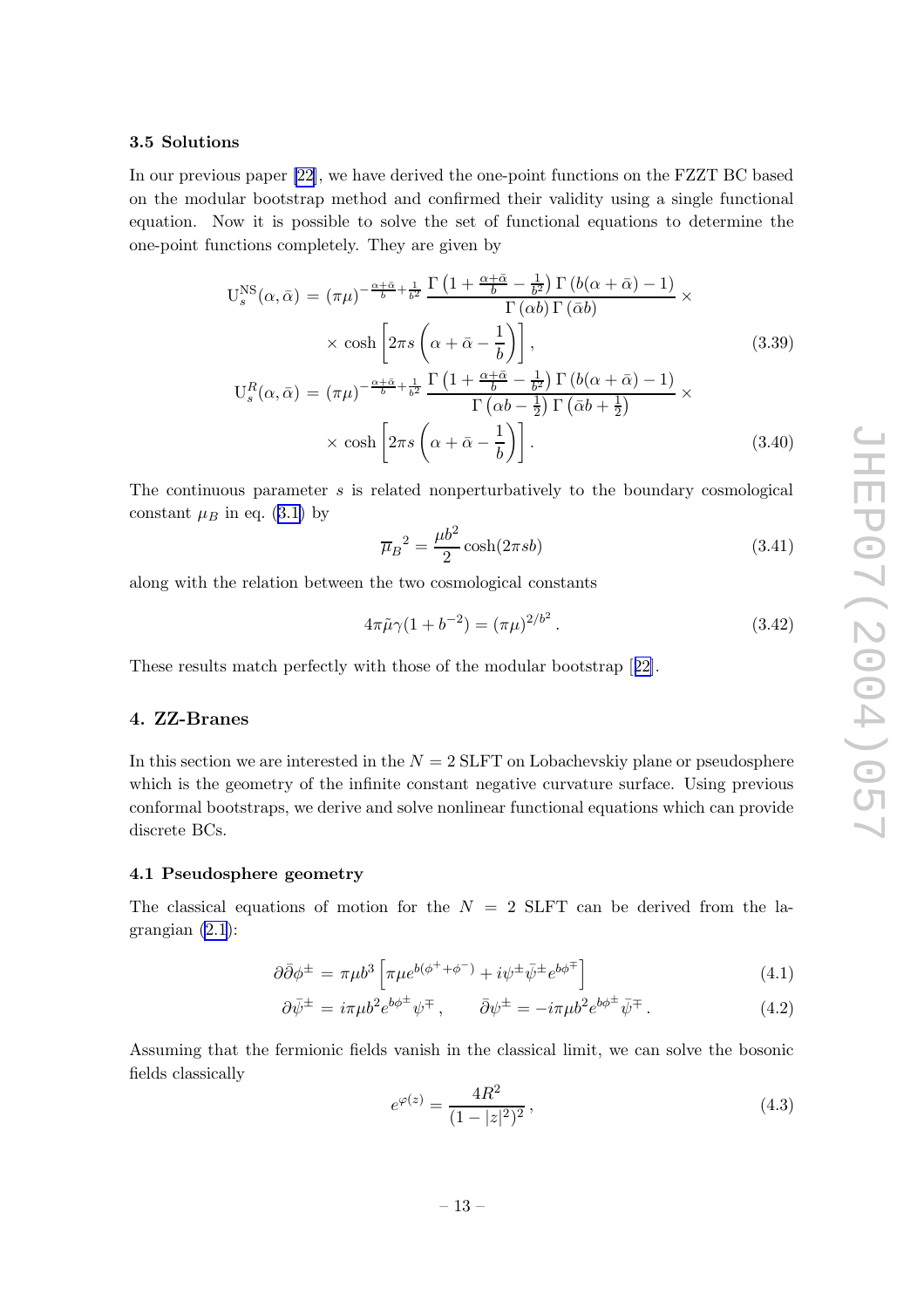<span id="page-14-0"></span>where  $\varphi = b(\phi^+ + \phi^-)$  and  $R^{-2} = 4\pi^2 \mu^2 b^4$ . The parameter R is interpreted as the radius of the pseudosphere in which the points at the circle  $|z|=1$  are infinitely far away from an y internal point. This circle can b e interpreted as the "boundary" of the pseudosphere.

This boundary has a differen t class of BCs, whic h are classified b y integers whose interpretation is not clear yet. For the  $N = 2$  SLFT, we will call the discrete BCs as ZZ-branes following [[17](#page-23-0) ] and sho w that these correspond to the degenerate fields of the  $N=2$  SLFT.

#### 4.2 Conformal b ootstrap equations on pseudosphere

In section [3](#page-6-0), we have started with two-point correlation functions on a half plane. As the t w o fields approac h on the boundary , the degenerate field is expanded into the boundary operators. On pseudosphere geometry, as they approach on the boundary  $\eta \to 1$ , the distance bet ween the t w o points become infinite due to the singular metric. This means that the t wo-poin t function is factorized into a product of t w o one-poin t functions. For example, the t wo-poin t function in eq. ([3.3](#page-7-0) ) becomes

$$
G_{\alpha}(\xi,\xi') = \frac{|\xi'-\bar{\xi}'|^{2\Delta_{\alpha}^{\text{NS}}-2\Delta_{-b/2}^{\text{NS}}}}{|\xi-\bar{\xi}'|^{4\Delta_{\alpha}^{\text{NS}}}} \mathbf{U}^{\text{NS}}(-b/2) \mathbf{U}^{\text{NS}}(\alpha) \tilde{\mathcal{F}}_3^{\text{NS}}(\eta). \tag{4.4}
$$

Meanwhile, the computation of the other channel where w e tak e the OPE of the t w o fields first is identically same as in section [3](#page-6-0) . Comparing these t w o results, w e can obtain the following nonlinear functional equations for  $U(\alpha)$ :

$$
C_1 \text{ U}^{\text{NS}}(-b/2) \text{ U}^{\text{NS}}(\alpha) = \frac{\Gamma(\alpha b - \frac{b^2}{2})\Gamma(\alpha b + \frac{1}{2})}{\Gamma(\alpha b)\Gamma(\alpha b - \frac{b^2}{2} - \frac{1}{2})} \text{ U}^{\text{NS}}\left(\alpha - \frac{b}{2}\right) + + 2^{-2 - 2b^2} \pi^2 b^4 \mu^2 \frac{\Gamma(\alpha b - \frac{1}{2})\Gamma(\alpha b + \frac{b^2}{2})}{\Gamma(\alpha b)\Gamma(\alpha b + \frac{b^2}{2} + \frac{1}{2})} \text{ U}^{\text{NS}}\left(\alpha + \frac{b}{2}\right) \tag{4.5}
$$

with

$$
C_1 = \frac{\sqrt{\pi} \Gamma(-\frac{b^2}{2})}{\Gamma(-1)\Gamma(-\frac{b^2}{2} - \frac{1}{2})}.
$$
\n(4.6)

Similarly we can derive functional equations corresponding to eqs.  $(3.32)$  $(3.32)$  $(3.32)$  and  $(3.38)$  $(3.38)$ :

$$
C_2 \tilde{U}^{\text{NS}}(-1/b,0) U^{\text{NS}}(\alpha,\bar{\alpha}) = \frac{\Gamma(\frac{\alpha+\bar{\alpha}}{b}-\frac{1}{b^2}+1)}{(1-\alpha b)\Gamma(\frac{\alpha+\bar{\alpha}}{b}-\frac{2}{b^2})} U^{\text{NS}}\left(\alpha-\frac{1}{b},\bar{\alpha}\right) - \tilde{\mu}'\frac{(\bar{\alpha}b)\Gamma(\frac{\alpha+\bar{\alpha}}{b}-\frac{1}{b^2})}{\Gamma(1+\frac{\alpha+\bar{\alpha}}{b})} U^{\text{NS}}\left(\alpha,\bar{\alpha}+\frac{1}{b}\right), \tag{4.7}
$$

$$
\mathcal{C}_2 \tilde{U}^{\text{NS}}(-1/b,0) U^R(\alpha,\bar{\alpha}) = \frac{\Gamma(\frac{\alpha+\bar{\alpha}}{b}-\frac{1}{b^2}+1)}{(\frac{3}{2}-\alpha b)\Gamma(\frac{\alpha+\bar{\alpha}}{b}-\frac{2}{b^2})} U^R\left(\alpha-\frac{1}{b},\bar{\alpha}\right) - \tilde{\mu}'\frac{(\bar{\alpha}b+\frac{1}{2})\Gamma(\frac{\alpha+\bar{\alpha}}{b}-\frac{1}{b^2})}{\Gamma(1+\frac{\alpha+\bar{\alpha}}{b})} U^R\left(\alpha,\bar{\alpha}+\frac{1}{b}\right)
$$
(4.8)

with  $\mathcal{C}_2 = \Gamma(1-\frac{1}{b^2})/\Gamma(-\frac{2}{b^2})$ . Here we have denoted one-point functions of the class-II degenerate field in terms of  $\tilde{U}^{NS}$  since they are in principle different from the one-point functions of general fields.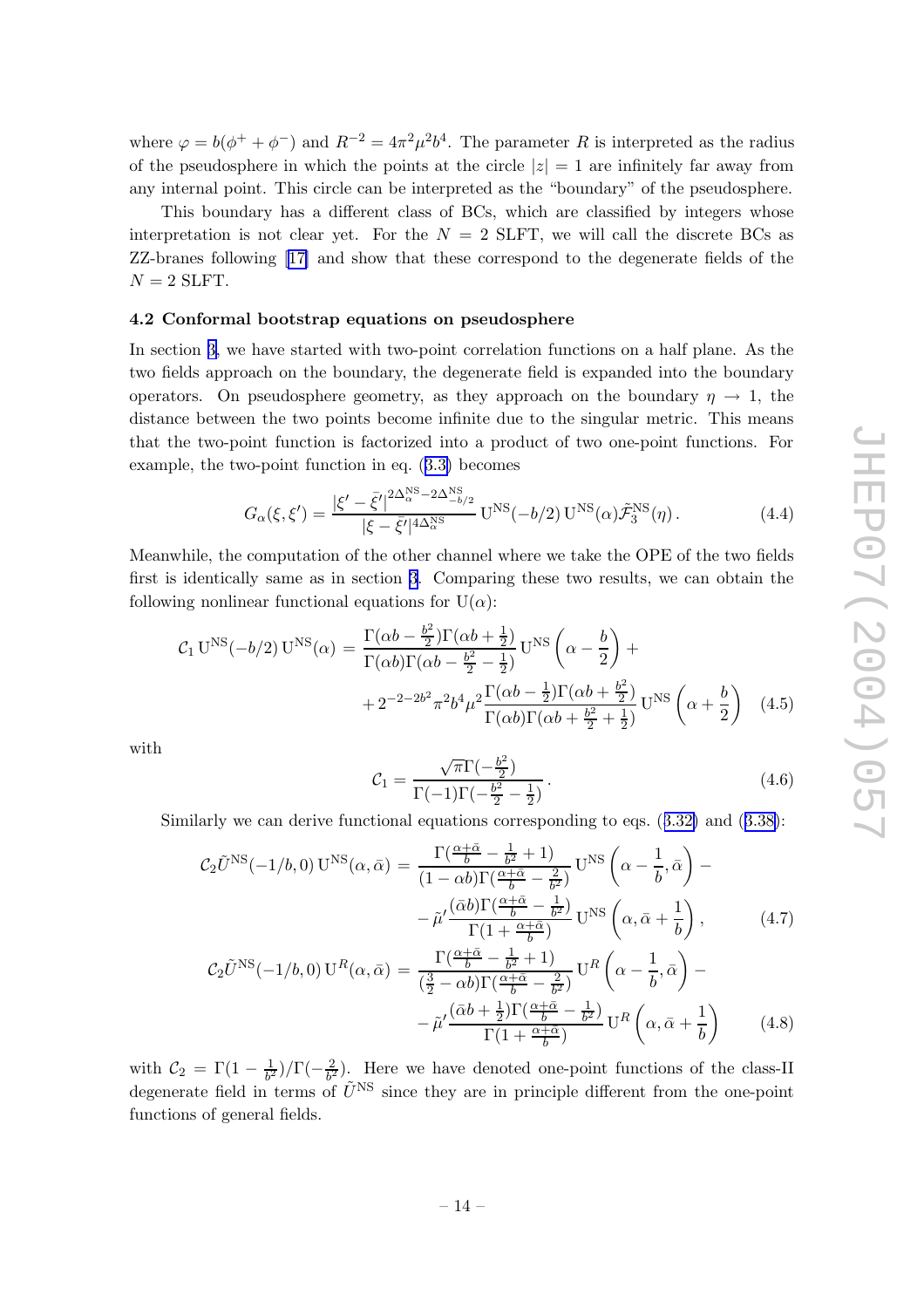<span id="page-15-0"></span>Notice that  $C_1$  contains  $\Gamma(-1)$  in eq. ([4.6](#page-14-0)) which arises from singular monodromy transformation. We can remove this singular factor by redefining  $U^{NS(R)}/\Gamma(-1) \rightarrow U^{NS(R)}$ . Notice that this redefinition does not change eqs.  $(4.7)$  $(4.7)$  $(4.7)$  and  $(4.8)$  $(4.8)$  $(4.8)$  since they are linear in  $U^{NS(R)}$  if assuming that  $\tilde{U}^{NS}$  is regular.

#### 4.3 Solutions

The solutions to these equations can be expressed in terms of two integers  $m, n \geq 1$  as follows:

$$
U_{mn}^{NS}(\alpha, \bar{\alpha}) = \mathcal{N}_{mn}(\pi \mu)^{-\frac{\alpha + \bar{\alpha}}{b}} \frac{\Gamma(\frac{\alpha + \bar{\alpha}}{b} - \frac{1}{b^2} + 1)\Gamma(b(\alpha + \bar{\alpha}) - 1)}{\Gamma(\alpha b)\Gamma(\bar{\alpha} b)} \times \sin\left[\frac{\pi m}{b} \left(\alpha + \bar{\alpha} - \frac{1}{b}\right)\right] \sin\left[\pi n b \left(\alpha + \bar{\alpha} - \frac{1}{b}\right)\right]
$$
(4.9)

$$
U_{mn}^{R}(\alpha,\bar{\alpha}) = \mathcal{N}_{mn}(\pi\mu)^{-\frac{\alpha+\bar{\alpha}}{b}} \frac{\Gamma(\frac{\alpha+\alpha}{b}-\frac{1}{b^{2}}+1)\Gamma(b(\alpha+\bar{\alpha})-1)}{\Gamma(\alpha b-1/2)\Gamma(\bar{\alpha}b+1/2)} \times \sin\left[\frac{\pi m}{b}\left(\alpha+\bar{\alpha}-\frac{1}{b}\right)\right] \sin\left[\pi nb\left(\alpha+\bar{\alpha}-\frac{1}{b}\right)\right],
$$
(4.10)

with the normalization factors given by

$$
\mathcal{N}_{mn} = (-1)^n \frac{4b^2}{\Gamma(-1/b^2)} \frac{\cot(\pi nb^2)}{\sin(\pi m/b^2)}.
$$
\n(4.11)

This class of solutions will b e associated with conformal BCs corresponding to the class-I neutral degenerate fields. It turns out that the conformal b ootstrap equations do not allo w discrete BCs corresponding to non-neutral degenerate fields. One possible explanation is that non-neutral BCs will introduce a boundary field whic h will not produce the identit y operator when fused with bulk degenerate fields as they approac h the boundary .

It is interesting to notice that the following one-poin t functions

$$
U_m^{\rm NS}(\alpha, \bar{\alpha}) = \mathcal{N}_m(\pi \mu)^{-\frac{\alpha + \bar{\alpha}}{b}} \frac{\Gamma(1 - \alpha b)\Gamma(1 - \bar{\alpha} b)}{\Gamma(-\frac{\alpha + \bar{\alpha}}{b} + \frac{1}{b^2})\Gamma(2 - b(\alpha + \bar{\alpha}))} \times \frac{\sin\left[\frac{\pi m}{b}(\alpha + \bar{\alpha} - \frac{1}{b})\right]}{\sin\left[\frac{\pi}{b}(\alpha + \bar{\alpha} - \frac{1}{b})\right]}
$$
(4.12)

$$
U_m^R(\alpha, \bar{\alpha}) = \mathcal{N}_m(\pi \mu)^{-\frac{\alpha + \bar{\alpha}}{b}} \frac{\Gamma(\frac{3}{2} - \alpha b)\Gamma(\frac{1}{2} - \bar{\alpha} b)}{\Gamma(-\frac{\alpha + \bar{\alpha}}{b} + \frac{1}{b^2})\Gamma(2 - b(\alpha + \bar{\alpha}))} \times \frac{\sin\left[\frac{\pi m}{b}(\alpha + \bar{\alpha} - \frac{1}{b})\right]}{\sin\left[\frac{\pi}{b}(\alpha + \bar{\alpha} - \frac{1}{b})\right]}
$$
(4.13)

$$
\mathcal{N}_m = \frac{\pi}{\Gamma(-\frac{1}{b^2} + 1)} \frac{1}{\sin(\frac{\pi m}{b^2})}
$$
(4.14)

satisfy eqs. ([4.7](#page-14-0) ) and [\(4.8\)](#page-14-0). Although these do not satisfy eq. ([4.5\)](#page-14-0), hence not complete solutions, this class of solutions turns out to be consistent with modular bootstrap equations and w e will sho w that they correspond to the class-I I I BCs.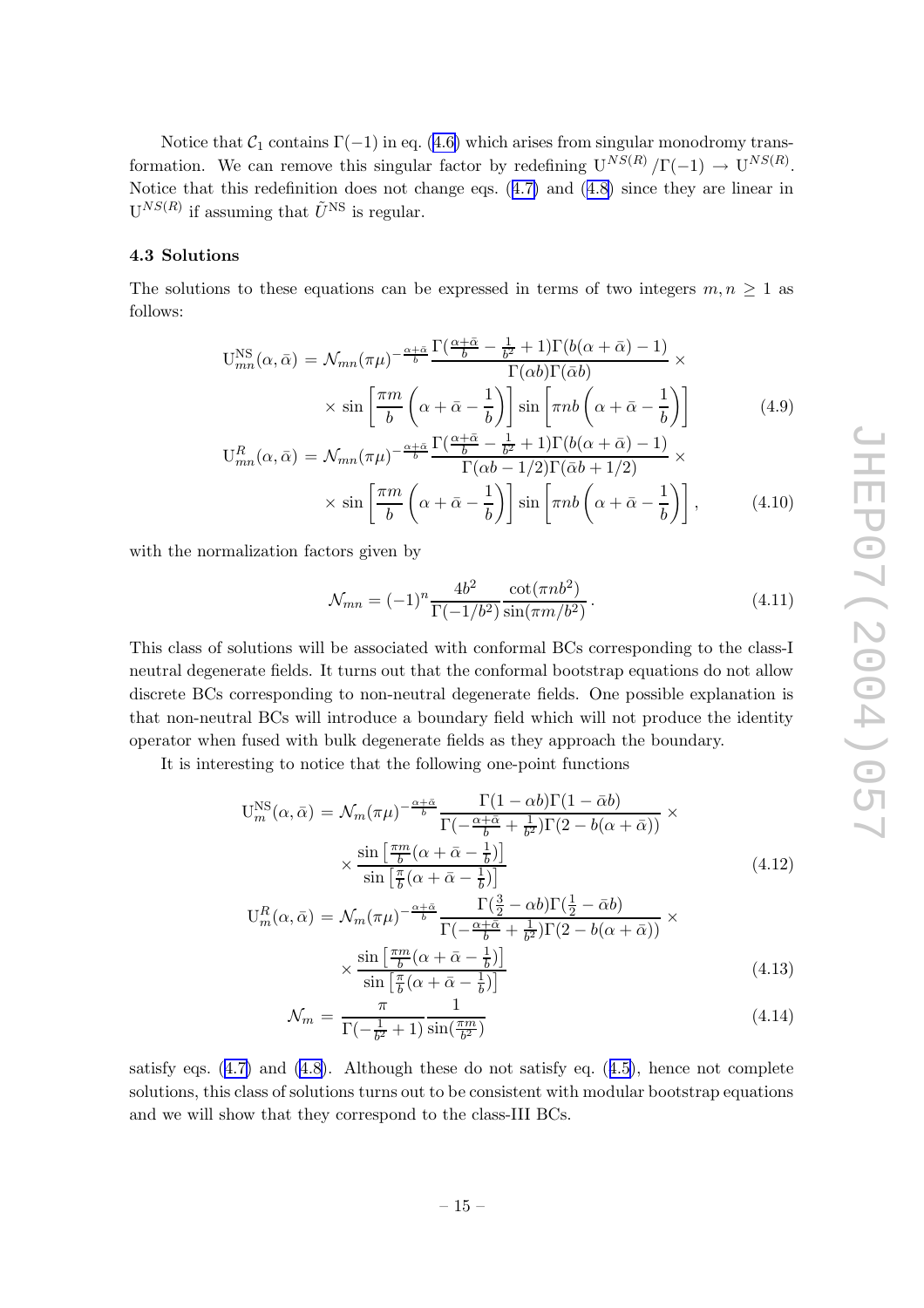#### <span id="page-16-0"></span>5. Modular b ootstrap

In this section we derive the modular bootstrap equations based on the modular properties of degenerate characters. We deriv e the boundary amplitudes whic h are consisten t with the one-poin t functions derived before.

#### 5.1 Characters of general primary fields

The character of a CFT is defined by the trace over all the conformal states built on a specific primary state

$$
\chi_h(q, y, t) = e^{2\pi ikt} \text{Tr} \left[ q^{L_0 - c/24} y^{J_0} \right],\tag{5.1}
$$

with  $k = c/3$ . Since the primary fields with general  $\alpha, \bar{\alpha}$  of the  $N = 2$  SLFT have no null states, the characters can b e obtained b y simply summing up all the descendan t states. For these primary fields, it is more convenient to use the real parameters  $P, \omega$  to denote them using eqs. [\(2.7](#page-4-0) ) and ([2.8\)](#page-4-0). The (NS) character can b e computed as

$$
\chi_{[P,\omega]}^{\rm NS}(q,y,t) = e^{2\pi ikt} q^{P^2 + b^2 \omega^2/4} y^{\omega} \frac{\theta_{00}(q,y)}{\eta(q)^3},\tag{5.2}
$$

where we have introduced standard elliptic functions

$$
\eta(q) = q^{1/24} \prod_{n=1}^{\infty} (1 - q^n), \qquad \theta_{00}(q, y) = \prod_{n=1}^{\infty} \left[ \left( 1 - q^n \right) (1 + y q^{n-1/2}) \left( 1 + y^{-1} q^{n-1/2} \right) \right].
$$

For the conformal BCs of super-CFTs, one needs to consider characters and associated Ishibashi states of the (NS) sectors [[29](#page-24-0)]. The (NS) characters are defined by

$$
\chi_h^{\widetilde{NS}}(q, y, t) = e^{2\pi ikt} \text{Tr} \left[ (-1)^F q^{L_0 - c/24} y^{J_0} \right]. \tag{5.3}
$$

For a primary field  $N_{\alpha\overline{\alpha}}$ ,  $(-1)^F$  term contributes  $-1$  for those descendants with odd number of  $G_{-r}^{\pm}$ . This can be efficiently incorporated into the character formula by shifting  $y \to -y$ in the product. Therefore, the (NS) character is given by

$$
\widetilde{\chi_{[P,\omega]}^{SS}}(q,y,t) = e^{2\pi ikt} q^{P^2 + b^2 \omega^2/4} y^{\omega} \frac{\theta_{00}(q,-y)}{\eta(q)^3}.
$$
\n(5.4)

The character of a (R) primary field  $R_{\{P\}}^{(\epsilon)}$  $P^{(e)}_{\mu}$  is given by

$$
\chi_{[P,\omega,\epsilon]}^{R}(q,y,t) = e^{2\pi ikt} q^{P^2 + b^2 \omega^2/4} y^{\omega} \frac{\theta_{10}(q,y)}{\eta(q)^3},
$$
\n(5.5)

where we introduce another elliptic function

$$
\theta_{10}(q,y) = (y^{1/2} + y^{-1/2})q^{1/8} \prod_{n=1}^{\infty} \left[ (1 - q^n) \left( 1 + yq^n \right) (1 + y^{-1} q^n) \right]. \tag{5.6}
$$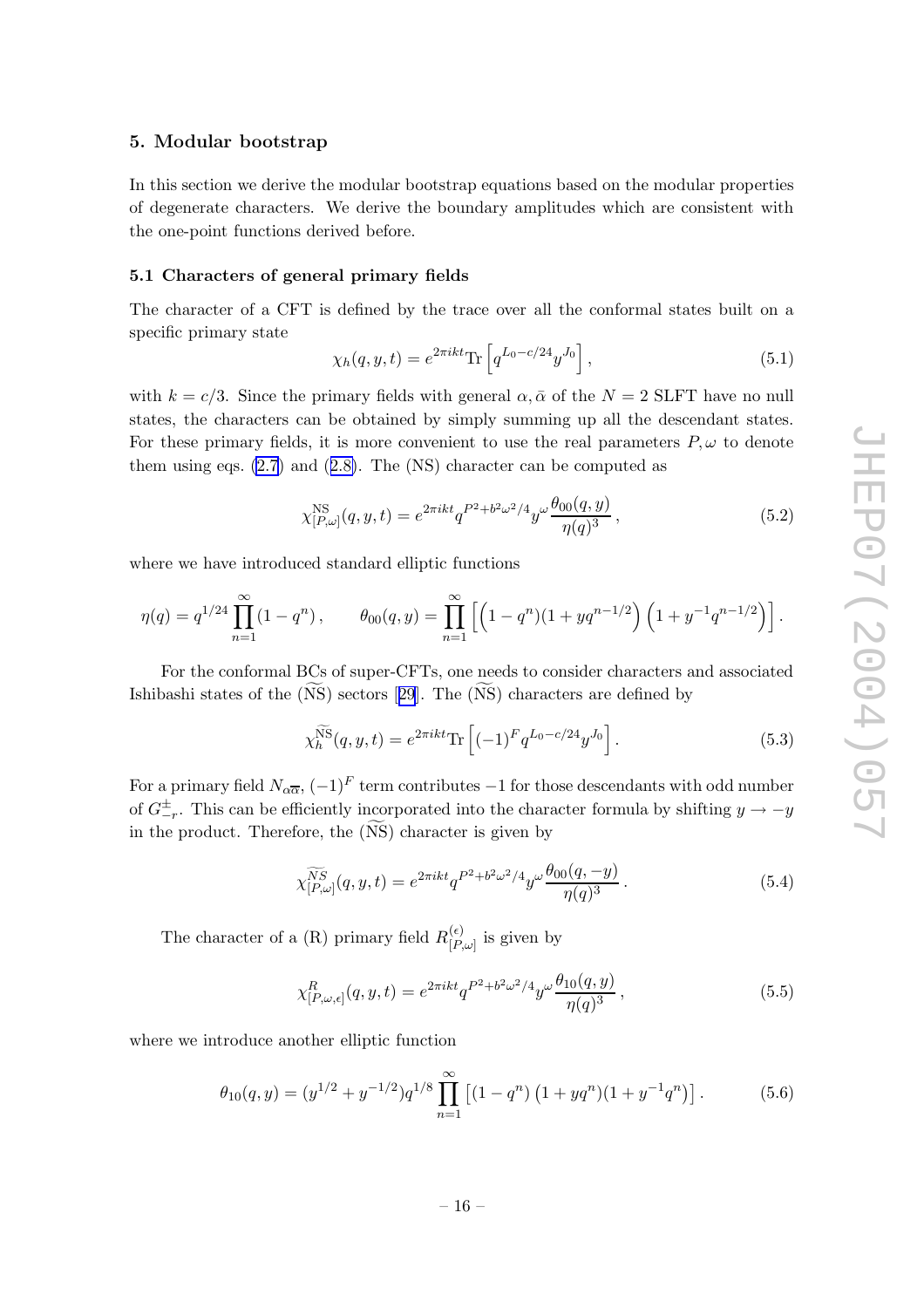#### <span id="page-17-0"></span>5.2 Characters of degenerate fields

In this subsection, we will consider only the (NS) fields which will be used later. The  $(R)$ characters can b e similarly computed. Let us start with a class-I (NS) degenerate field  $N_{m,n}^{\omega}$ . As claimed in eq. [\(2.12\)](#page-5-0), this field has a null state. Therefore, the character is given b y

$$
\chi_{m n \omega}^{\rm NS}(q, y, t) = e^{2\pi i k t} \left[ q^{-\frac{1}{4} (\frac{m}{b} + nb)^2} - q^{-\frac{1}{4} (\frac{m}{b} - nb)^2} \right] q^{b^2 \omega^2 / 4} y^{\omega} \frac{\theta_{00}(q, y)}{\eta(q)^3}.
$$
 (5.7)

The characters of the class-II (NS) degenerate fields,  $N_m^{\omega}$  and  $\tilde{N}_m^{\omega}$ , are rather complicated due to the infinite null states structure. One should add and subtract contributions of these null states infinitely . The character of a class-IIA degenerate field is given b y

$$
\chi_{m\omega}^{\rm NS}(q,y,t) = e^{2\pi ikt} \frac{\theta_{00}(q,y)}{\eta(q)^3} \sum_{j=0}^{\infty} (-1)^j q^{-m^2/4b^2} (yq^{m/2})^{\omega+j}
$$
(5.8)

$$
= e^{2\pi ikt} \frac{y^{\omega} q^{-m^2/4b^2 + m\omega/2}}{1 + yq^{m/2}} \frac{\theta_{00}(q, y)}{\eta(q)^3}
$$
(5.9)

and similarly for a class-IIB:

$$
\chi_{m\omega}^{\rm NS}(q, y, t) = e^{2\pi ikt} \frac{y^{\omega} q^{-m^2/4b^2 - m\omega/2}}{1 + y^{-1} q^{m/2}} \frac{\theta_{00}(q, y)}{\eta(q)^3}.
$$
\n(5.10)

One should be more careful for the neutral class-III degenerate fields. There are two infinite semi-chains of null states as expressed in eq. ([2.23\)](#page-6-0). Adding all these states, one can find the character as follows:

$$
\chi_m^{\text{NS}}(q, y, t) = e^{2\pi ikt} \frac{\theta_{00}(q, y)}{\eta(q)^3} \left[ \sum_{j=0}^{\infty} q^{-m^2/4b^2} \left( -y q^{m/2} \right)^j + \sum_{j=1}^{\infty} q^{-m^2/4b^2} \left( -y^{-1} q^{m/2} \right)^j \right]
$$
  
= 
$$
e^{2\pi ikt} \frac{q^{-m^2/4b^2} (1 - q^m)}{(1 + y q^{m/2})(1 + y^{-1} q^{m/2})} \frac{\theta_{00}(q, y)}{\eta(q)^3}.
$$
 (5.11)

When  $m = 1$ , this character is the same as that of the identity operator as expected.

#### 5.3 Modular transformations

The modular transformation of the class-I character can b e easily found as

$$
\chi_{mm\omega}^{\rm NS}(q',y',t') = 2b \int_{-\infty}^{\infty} dP \int_{-\infty}^{\infty} d\omega' \sinh\left(2\pi \frac{mP}{b}\right) \sinh(2\pi nbP) e^{-\pi i b^2 \omega \omega'} \chi_{[P,\omega']}^{\rm NS}(q,y,t).
$$
\n(5.12)

Here we have used  $q', y', t'$  for the S-modular transformed parameters and  $\omega'$  as the U(1) charge of a general primary field to distinguish it from that of the degenerate field  $\omega$ .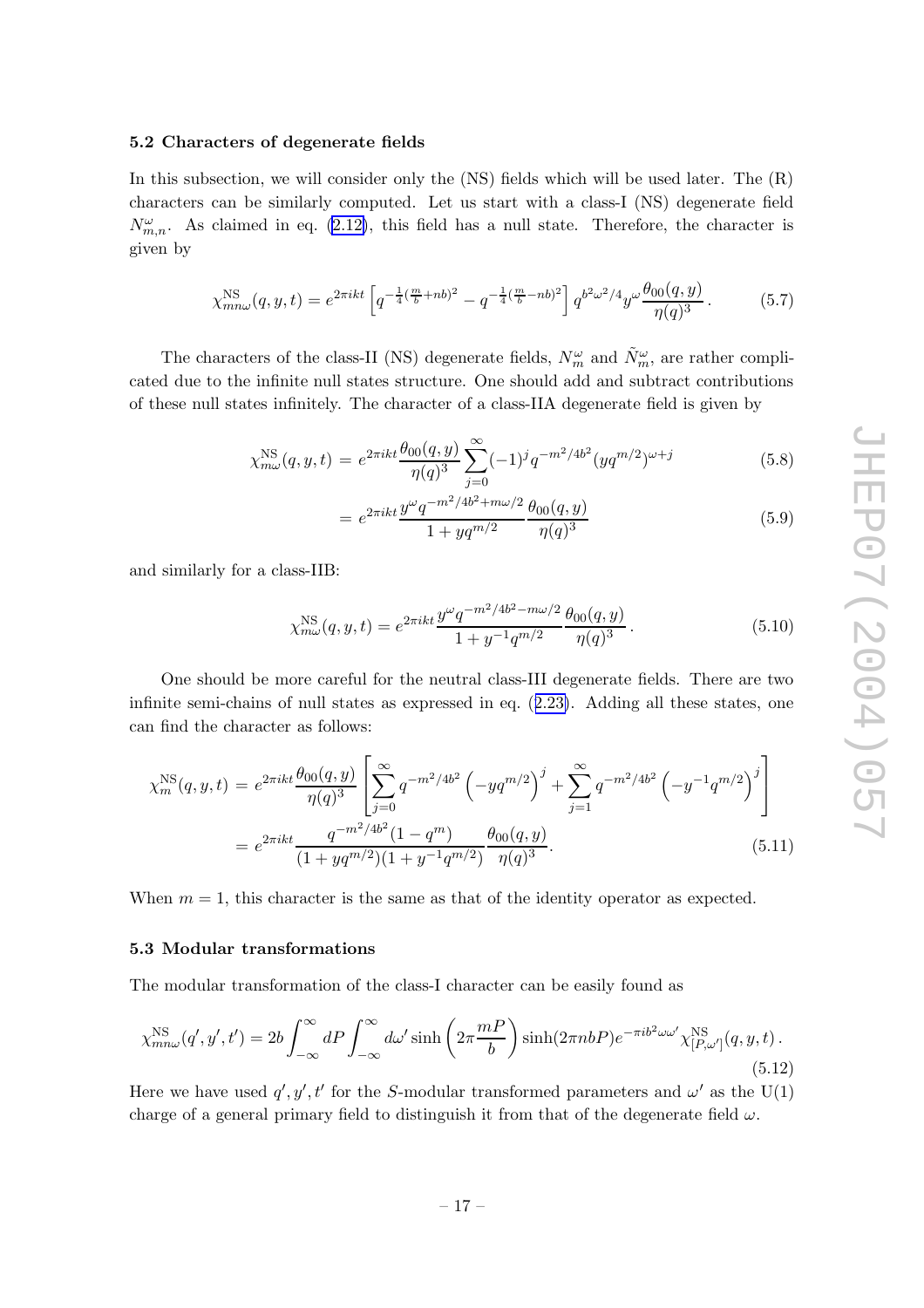<span id="page-18-0"></span>The modular transformation of the class-I I characters can b e derived b y the metho d of [[30\]](#page-24-0):

$$
\chi_{m\omega}^{\text{NS}}(q',y',t') = \frac{b}{2} \int_{-\infty}^{\infty} dP \int_{-\infty}^{\infty} d\omega' \left[ \frac{e^{-\pi i b^2 \omega \omega'} \cosh[2\pi b P(\omega \mp 1 \mp \frac{m}{b^2})]}{2 \cosh(\pi b P + \frac{\pi i b^2 \omega'}{2}) \cosh(\pi b P - \frac{\pi i b^2 \omega'}{2})} + \frac{e^{-\pi i b^2 (\omega \mp 1)\omega'} \cosh[2\pi b P(\omega \mp \frac{m}{b^2})]}{2 \cosh(\pi b P + \frac{\pi i b^2 \omega'}{2}) \cosh(\pi b P - \frac{\pi i b^2 \omega'}{2})} \right] \times
$$
  
 
$$
\times \chi_{[P,\omega']}^{\text{NS}}(q,y,t) \pm i \sum_{r \in \mathbb{Z} + \frac{1}{2}} \int_{0}^{1} d\lambda e^{-i\pi (\pm m\lambda + 2\omega r)} \tilde{\chi}_{r\lambda}^{\text{NS}}(q,y,t), \qquad (5.13)
$$

where the upper (lower) sign denotes the class-IIA (IIB), respectively.

For the class-III degenerate fields, the transformation is given by

$$
\chi_m^{\rm NS}(q',y',t') = \frac{b}{2} \int_{-\infty}^{\infty} dP \int_{-\infty}^{\infty} d\omega' \frac{\sinh(2\pi mP/b)\sinh(2\pi bP)}{\cosh(\pi bP + \frac{\pi i b^2 \omega'}{2})\cosh(\pi bP - \frac{\pi i b^2 \omega'}{2})} \chi_{[P,\omega']}^{\rm NS} (q,y,t) +
$$
  
+2
$$
\sum_{r \in \mathbb{Z}+\frac{1}{2}} \int_{0}^{1} d\lambda \sin(\pi m\lambda) \tilde{\chi}_{r\lambda}^{\rm NS}(q,y,t).
$$
(5.14)

Here w e hav e defined a spectral flo w of the class-IIA character

$$
\tilde{\chi}_{r\lambda}^{\text{NS}}(q, y, t) \equiv e^{2\pi ikt} \frac{y^{2r/b^2 + \lambda} q^{r^2/b^2 + r\lambda}}{1 + yq^r} \frac{\theta_{00}(q, y)}{\eta(q)^3}.
$$
\n(5.15)

#### 5.4 Conformal boundary conditions

#### 5.4.1 Vacuum BC

According to Cardy's formalism, one can associate a conformal BC with eac h primary state [[14\]](#page-23-0). Among the conformal BCs of the  $N = 2$  SLFT, we concentrate on those associated with the degenerate fields. Following the modular bootstrap formulation, we can compute a boundary amplitude whic h is the inner product bet ween the Ishibashi state of a primary state and the conformal boundary state. As usual, w e start with the 'vacuum' BC amplitude [[23](#page-24-0) , [22\]](#page-24-0):

$$
\Psi_0^{\rm NS}(P,\omega)\Psi_0^{\rm NS}{}^{\dagger}(P,\omega) = \mathbf{S}_{NS}(P,\omega)\,,\tag{5.16}
$$

where the boundary amplitude is defined by

$$
\Psi_0^{\rm NS}(P,\omega) = \langle 0|N_{[P,\omega]}\rangle \tag{5.17}
$$

and the modular S-matrix element  $\mathbf{S}_{NS}(P,\omega)$  is given by eq. (5.14) with  $m=1$ .

Since  $\Psi_0^{\text{NS}^\dagger}(P,\omega) = \Psi_0^{\text{NS}}(-P,\omega)$ , one can solve this up to some unknown constant as follows:

$$
\Psi_0^{\text{NS}}(P,\omega) = \sqrt{\frac{b^3}{2}} \left(\pi \mu\right)^{-\frac{2iP}{b}} \frac{\Gamma\left(\frac{1}{2} - ibP + \frac{b^2 \omega}{2}\right) \Gamma\left(\frac{1}{2} - ibP - \frac{b^2 \omega}{2}\right)}{\Gamma\left(-\frac{2iP}{b}\right) \Gamma\left(1 - 2ibP\right)}.
$$
(5.18)

Similarly, the vacuum boundary amplitude for the  $(R)$  Ishibashi state is given by [[22\]](#page-24-0):

$$
\Psi_0^R(P,\omega) = -i\sqrt{\frac{b^3}{2}} \left(\pi\mu\right)^{-\frac{2iP}{b}} \frac{\Gamma\left(-ibP + \frac{b^2\omega}{2}\right)\Gamma\left(1 - ibP - \frac{b^2\omega}{2}\right)}{\Gamma\left(-\frac{2iP}{b}\right)\Gamma\left(1 - 2ibP\right)}.\tag{5.19}
$$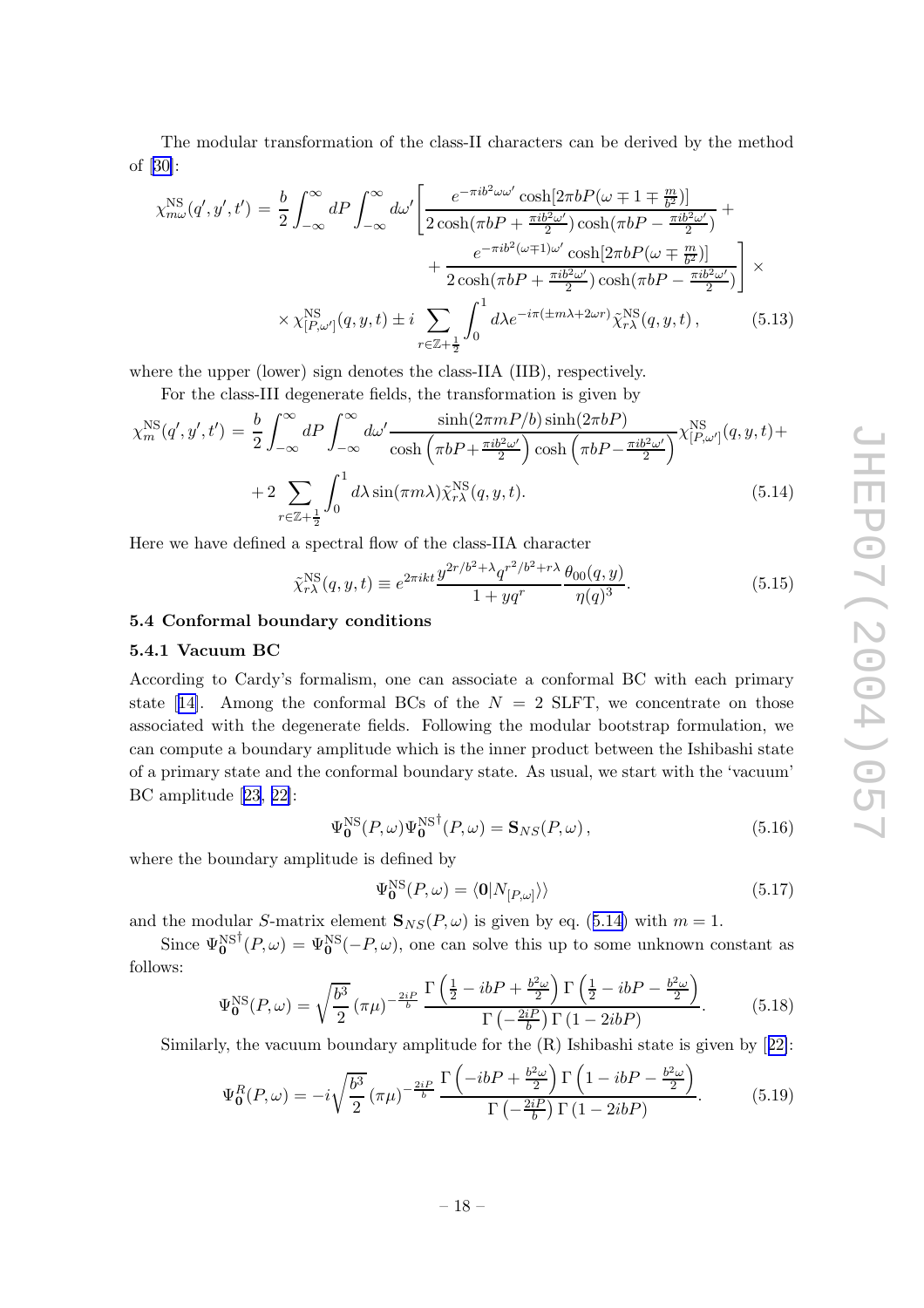#### <span id="page-19-0"></span>5.4.2 Class-I BCs

No w w e impose the vacuum BC on one boundary and discrete BCs associated with the class-I degenerate fields on the other. Following the Cardy formalism, w e can get the relation

$$
\chi_{m n \omega}^{\rm NS}(q', y', t') = \int_{-\infty}^{\infty} dP \int_{-\infty}^{\infty} d\omega' \Psi_{m n \omega}^{\rm NS}(P, \omega') \Psi_0^{N S \dagger}(P, \omega') \chi_{[P, \omega']}^{\rm NS} (q, y, t).
$$
 (5.20)

Here, the boundary amplitudes are defined b y an inner product bet ween the the boundary state  $|m, n, \omega\rangle$  and the Ishibashi state

$$
\Psi_{mn\omega}^{\rm NS}(P,\omega) = \langle m, n, \omega | N_{[P,\omega]} \rangle \rangle. \tag{5.21}
$$

Comparing this with eq. [\(5.12\)](#page-17-0), w e obtain

$$
\Psi_{mn\omega}^{\rm NS}(P,\omega')\Psi_0^{NS\dagger}(P,\omega') = 2b\sinh(2\pi mP/b)\sinh(2\pi nbP)e^{-\pi ib^2\omega\omega'}.\tag{5.22}
$$

We can find the boundary amplitude from eq.  $(5.18)$  $(5.18)$  $(5.18)$ 

$$
\Psi_{mn\omega}^{\rm NS}(P,\omega') = \sqrt{\frac{8}{b}} \left(\pi\mu\right)^{-\frac{2iP}{b}} \frac{\Gamma\left(\frac{2iP}{b}\right)\Gamma\left(1+2ibP\right)}{\Gamma\left(\frac{1}{2}+ibP+\frac{b^2\omega}{2}\right)\Gamma\left(\frac{1}{2}+ibP-\frac{b^2\omega}{2}\right)} \times \sinh\left(2\pi\frac{mP}{b}\right) \sinh(2\pi nbP)e^{-\pi ib^2\omega\omega'}.
$$
\n(5.23)

It is remarkable that this solution coincides with eq. ([4.9\)](#page-15-0), the ZZ-brane solution with BC  $(m, n, \omega = 0)$ . This provides a most important consistency check between the conformal and modular b ootstraps.

No w w e impose the class-I discrete BCs on both boundaries. The partition function is expressed b y

$$
Z_{(m n\omega)(m'n'\omega')}^{\rm NS}(\mathbf{q}',\mathbf{y}',t') = \int_{-\infty}^{\infty} dP \int_{-\infty}^{\infty} d\omega'' \chi_{[P,\omega'']}^{\rm NS}(\mathbf{q},\mathbf{y},t) \Psi_{mn\omega}^{\rm NS}(\mathbf{P},\omega'') \Psi_{m'n'\omega'}^{NS\dagger}(\mathbf{P},\omega'') .
$$
\n(5.24)

Inserting eq. (5.23 ) into this, w e find

$$
Z_{(mn\omega)(m'n'\omega')}^{\text{NS}} = \sum_{k=|m-m'|+1}^{m+m'-1} \sum_{l=|n-n'|+1}^{n+n'-1} \left[ \chi_{k,l-1,\omega+\omega'}^{\text{NS}} + \chi_{k,l+1,\omega+\omega'}^{\text{NS}} + \chi_{k,l,\omega+\omega'+1}^{\text{NS}} + \chi_{k,l,\omega+\omega'-1}^{\text{NS}} \right],\tag{5.25}
$$

where we have omitted the modular parameters for simplicity. From eq.  $(5.25)$  we can read off the fusion rules of the class-I degenerate fields. In particular, the OPE bet ween neutral fields are given b y

$$
N_{mn}^0 N_{m'n'}^0 = \sum_{k=|m-m'|+1}^{m+m'-1} \sum_{l=|n-n'|+1}^{n+n'-1} \left[ N_{k,l-1}^0 + N_{k,l+1}^0 + N_{k,l}^1 + N_{k,l-1}^{-1} \right].
$$
 (5.26)

Notice that this fusion rule can not be applicable to  $n = n'$  case where  $l = 1, ..., 2n - 1$ . If  $l = 1$ , the field  $N_{k,1}^1$  is not in class-I as mentioned before and the relation (5.25) is not valid. This explains why the OPE of two identical class-I degenerate fields includes identity field which is not in class-I but in class-III.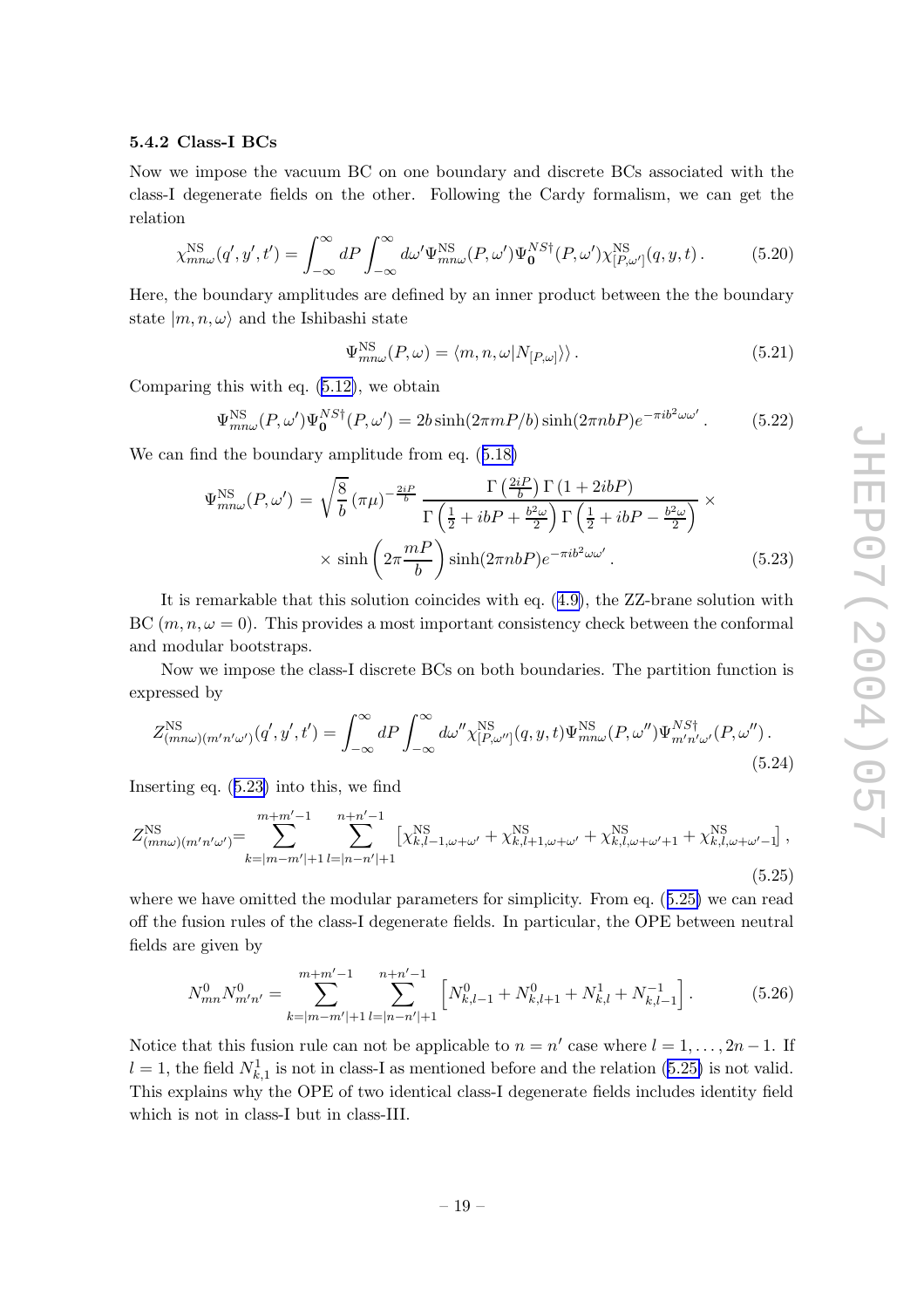<span id="page-20-0"></span>So far w e hav e considered the discrete BCs on both boundaries. It is interesting to consider a mixed BC, namely a class-I BC on one boundary and the continuous (FZZT) BC [[22](#page-24-0) ] on the other. In this case, the partition function can b e written as

$$
Z_{(mn\omega)s}^{\rm NS}(q',y',t') = \int_{-\infty}^{\infty} dP \int_{-\infty}^{\infty} d\omega' \chi_{[P,\omega']}^{\rm NS} (q,y,t) \Psi_{mn\omega}^{\rm NS}(P,\omega') \Psi_s^{NS\dagger}(P,\omega'), \qquad (5.27)
$$

with

$$
\Psi_{\mathbf{s}}^{\mathrm{NS}}(P,\omega') = \sqrt{2b^3} \left(\pi \mu\right)^{-\frac{2iP}{b}} \frac{\Gamma\left(1 + \frac{2iP}{b}\right) \Gamma\left(2ibP\right) \cos(4\pi sP)}{\Gamma\left(\frac{1}{2} + ibP + \frac{b^2 \omega'}{2}\right) \Gamma\left(\frac{1}{2} + ibP - \frac{b^2 \omega'}{2}\right)},\tag{5.28}
$$

which is in fact eq.  $(3.39)$  $(3.39)$  up to a proportional constant. Inserting eq.  $(5.23)$  $(5.23)$  $(5.23)$  into this, we obtain the following result:

$$
Z_{(mn\omega)s}^{\rm NS} = \sum_{k=1-m,2}^{m-1} \sum_{l=1-n,2}^{n-1} \left[ \chi_{[P_{-k,-l-1},\omega]}^{\rm NS} + \chi_{[P_{k,l+1},\omega]}^{\rm NS} + \chi_{[P_{k,l},\omega+1]}^{\rm NS} + \chi_{[P_{k,l},\omega-1]}^{\rm NS} \right], \quad (5.29)
$$

where we have omitted the modular parameters for simplicity and introduced a momentum variable

$$
P_{k,l} = s + \frac{i}{2} \left( \frac{k}{b} + lb \right). \tag{5.30}
$$

It is more illustrative to consider the most simple case, namely,  $m = n = 1, \omega = 0$ . This BC is associated with the class-I degenerate field  $N_{-b/2}$  which we have considered in section [3.2](#page-7-0). The above equation is simplified to

$$
Z_{(110)s}^{\rm NS} = \chi_{[s-ib/2,0]}^{\rm NS} + \chi_{[s+ib/2,0]}^{\rm NS} + \chi_{[s,1]}^{\rm NS} + \chi_{[s,-1]}^{\rm NS}.
$$
 (5.31)

In terms of  $\alpha, \bar{\alpha}$ , one can easily check that these are characters of the operators appearing in the OPE ([3.4\)](#page-7-0). This provides another consistency chec k for our results.

#### 5.4.3 Class-I I BCs

For the class-II and class-III (neutral) BCs, there are two types of Ishibashi states flowing in the bulk. One is associated with the continuous state  $|N_{[P,\omega']}\rangle$  and the other with class-II degenerate fields and their spectral flows. We denote this Ishibashi state by  $|r, \lambda \rangle$ . The appearance of this state can b e understo o d from the modular transformations, eq. ([5.13\)](#page-18-0).

If we denote the class-II boundary state  $|m, \omega\rangle$ , we can define the following boundary amplitudes as inner products bet ween the boundary state and the Ishibashi states

$$
\Psi_{m\omega}^{\rm NS}(P,\omega') = \langle m,\omega|N_{[P,\omega']}\rangle, \qquad \Phi_{m\omega}^{\rm NS}(r,\lambda) = \langle m,\omega|r,\lambda\rangle.
$$
 (5.32)

Using these, one can express the partition function with the vacuum BC on one side and a class-I I BC on the other boundary

$$
\chi_{m\omega}^{\rm NS}(q',y',t') = \int_{-\infty}^{\infty} dP \int_{-\infty}^{\infty} d\omega' \Psi_{m\omega}^{\rm NS}(P,\omega') \Psi_0^{NS\dagger}(P,\omega') \chi_{[P,\omega']}^{\rm NS}(q,y,t) + \sum_{r \in Z + \frac{1}{2}} \int_0^1 d\lambda \Phi_{m\omega}^{\rm NS}(r,\lambda) \Phi_1^{NS\dagger}(r,\lambda) \tilde{\chi}_{r\lambda}^{\rm NS}(q,y,t).
$$
 (5.33)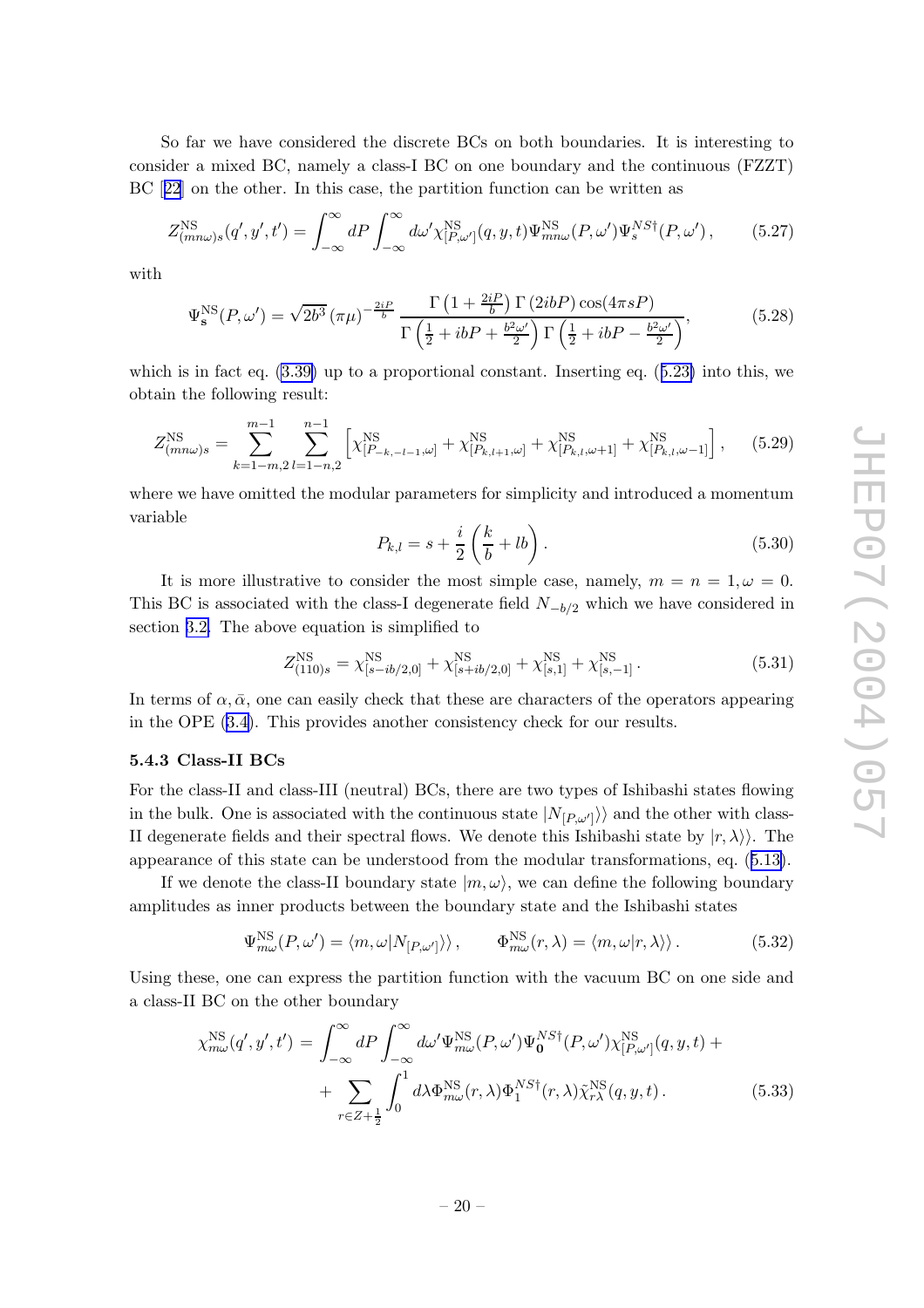<span id="page-21-0"></span>Comparing this with eq. [\(5.13\)](#page-18-0), w e obtain

$$
\Psi_{m\omega}^{\rm NS}(P,\omega')\Psi_0^{NS\dagger}(P,\omega') = S_{m\omega}(P,\omega'),\tag{5.34}
$$

where  $S_{m\omega}(P,\omega')$  is the modular S-matrix component in eq. ([5.13\)](#page-18-0). From this, one can solve for  $\Psi_{m\omega}^{\text{NS}}(P,\omega')$ . Instead of presenting details for this case, we will analyze more interesting case, namely the neutral  $(\omega = 0)$  class-III BCs.

#### 5.4.4 Class-I I I BCs

For a class-III (neutral) boundary state  $|m\rangle$ , we can define two boundary amplitudes

$$
\Psi_m^{\rm NS}(P,\omega) = \langle m | N_{[P,\omega]} \rangle, \qquad \Phi_m^{\rm NS}(r,\lambda) = \langle m | r,\lambda \rangle \tag{5.35}
$$

due to the t w o Ishibashi states. Imposing this BC on one side and the vacuum BC on the other, w e can find

$$
\chi_m^{\rm NS}(q', y', t') = \int_{-\infty}^{\infty} dP \int_{-\infty}^{\infty} d\omega' \Psi_m^{\rm NS}(P, \omega') \Psi_0^{NS\dagger}(P, \omega') + \sum_{r \in \mathbb{Z} + \frac{1}{2}} \int_0^1 d\lambda \Phi_m^{\rm NS}(r, \lambda) \Phi_1^{NS\dagger}(r, \lambda) \tilde{\chi}_{r\lambda}^{\rm NS}(q, y, t).
$$
 (5.36)

Comparing with eq. ([5.14\)](#page-18-0), w e obtain

$$
\Psi_m^{\rm NS}(P,\omega) = \Psi_0^{\rm NS}(P,\omega) \frac{\sinh(2\pi m P/b)}{\sinh(2\pi P/b)},
$$
\n(5.37)

and

$$
\Phi_m^{\rm NS}(r,\lambda) = \frac{2\sin(m\pi\lambda)}{\sqrt{2\sin(\pi\lambda)}}.
$$
\n(5.38)

The solution (5.37 ) coincides with the one-poin t function ([4.12\)](#page-15-0). Imposing these BCs on both boundaries, the partition function is given by

$$
Z_{mm'}^{\rm NS} (q', y', t') = \int_{-\infty}^{\infty} dP \int_{-\infty}^{\infty} d\omega \chi_{[P,\omega]}^{\rm NS} (q, y, t) \Psi_m^{\rm NS}(P, \omega) \Psi_{m'}^{NS\dagger}(P, \omega) + \sum_{r \in \mathbb{Z} + \frac{1}{2}} \int_0^1 d\lambda \Phi_m^{\rm NS}(r, \lambda) \Phi_{m'}^{NS\dagger}(r, \lambda) \tilde{\chi}_{r\lambda}^{\rm NS}(q, y, t).
$$
 (5.39)

Inserting eqs. (5.37 ) and (5.38 ) into this, one can express it as

$$
Z_{mm'}^{\rm NS} (q', y', t') = \sum_{k=|m-m'|+1}^{m+m'-1} \chi_k^{\rm NS} (q', y', t'). \qquad (5.40)
$$

This is a desired fusion rule of the neutral degenerate fields.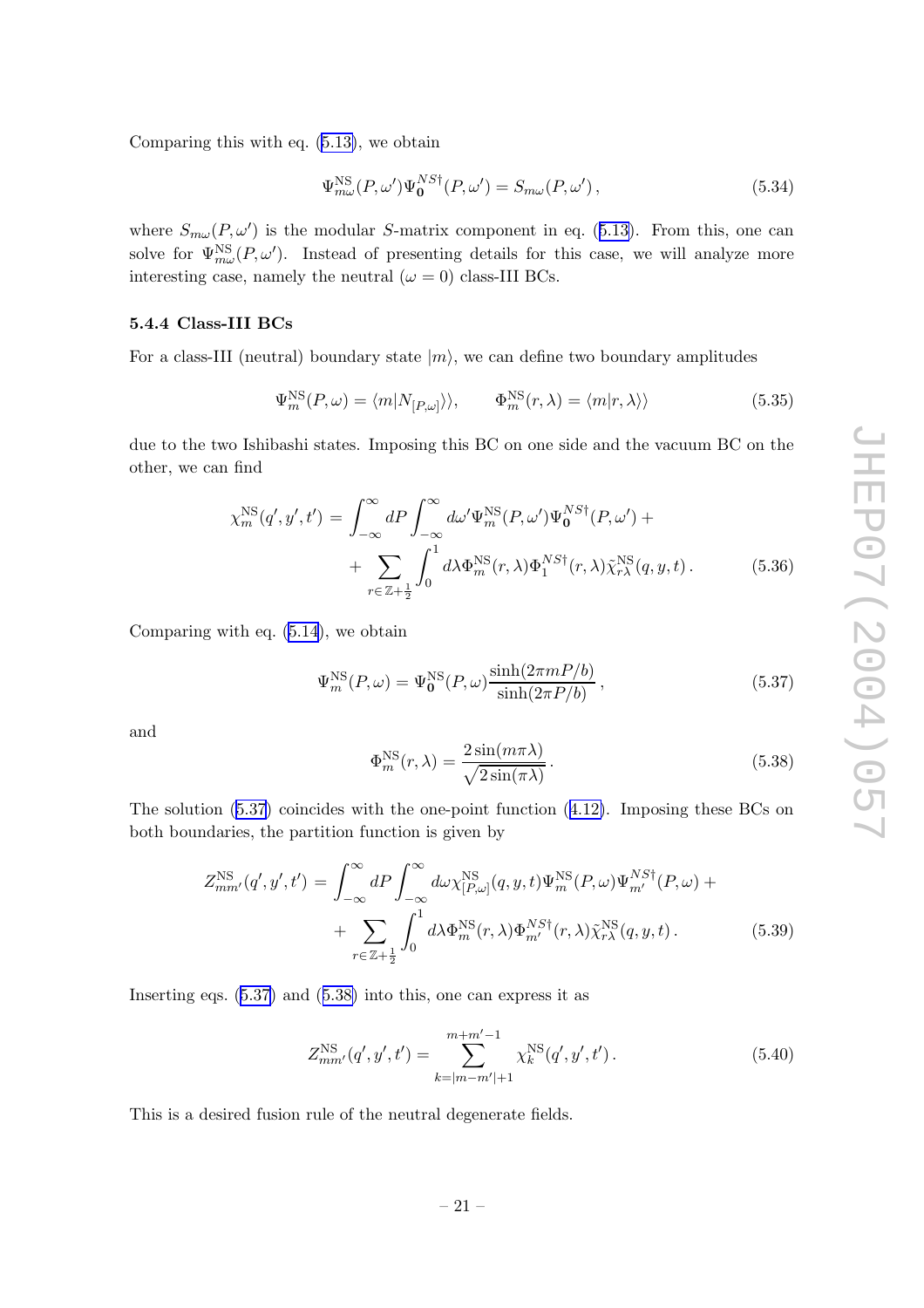#### <span id="page-22-0"></span>5.4.5 Modular b ootstrap for the (R) sector

One can perform similar analysis for the  $(R)$  sector. The  $(NS)$  characters are related to the (R) characters b y the following relation

$$
\widetilde{\chi_{mn\omega}^{NS}}(q',y',t') = \int_{-\infty}^{\infty} dP \int_{-\infty}^{\infty} d\omega' \Psi_{mn\omega}^{R}(P,\omega') \Psi_{\mathbf{0}}^{R\dagger}(P,\omega') \chi_{[P,\omega']}^{R}(q,y,t).
$$
 (5.41)

Comparing with the modular S-matrix element, w e can find

$$
\Psi_{mn\omega}^{R}(P,\omega')\Psi_{\mathbf{0}}^{R\dagger}(P,\omega') = 2b\sinh\left(2\pi\frac{mP}{b}\right)\sinh(2\pi nbP)e^{-\pi ib^2\omega\omega'}\tag{5.42}
$$

from whic h w e can find

$$
\Psi_{mn\omega}^{R}(P,\omega') = -i\sqrt{\frac{8}{b}} \left(\pi\mu\right)^{-\frac{2iP}{b}} \frac{\Gamma\left(\frac{2iP}{b}\right)\Gamma\left(1+2ibP\right)}{\Gamma\left(ibP + \frac{b^2\omega}{2}\right)\Gamma\left(1+ibP - \frac{b^2\omega}{2}\right)} \times \sinh\left(2\pi\frac{mP}{b}\right) \sinh(2\pi nbP)e^{-\pi ib^2\omega\omega'}.
$$
\n(5.43)

It is straightforward to continue this analysis for the class-I I and class-I I I BCs and their mixed BCs for the (R) sector.

#### 6. Discussions

In this paper we have derived conformal bootstrap equations for the  $N = 2$  SLFT on a half plane with appropriate boundary action and on a pseudosphere. We hav e found the solutions of these functional equations whic h correspond to conformal BCs. We hav e also chec ked the consistency of these solutions b y the modular b ootstrap analysis. In particular, we have found a new class of 'discrete' conformal BCs of the  $N = 2$  SLFT which are parameterized by two positive integers and  $U(1)$  charge. These solutions are associated with class-I degenerate fields. When U(1) charge vanishes, it is tempting to interpret these solutions as D0-branes in 2D fermionic blac k hole. The solutions with generic integer values may describ e non-BPS, hence, unstable D0-brane. An interesting case arises when  $n = m = 1$ . As we mentioned, this is different from the vacuum BC. Our solution seems to suggest new boundary state for the 2D string theories.

Another intriguing point is the resemblance of the class-III solutions with D0-brane solutions of the  $SL(2,\mathbb{R})/$  U(1) coset CFT [[24](#page-24-0)] which is dual to the sine-Liouville theory [[4](#page-23-0), 5. Since the  $N = 2$  SLFT is dual to the fermionic  $SL(2, \mathbb{R})/ U(1)$  coset CFT [[6](#page-23-0), [7\]](#page-23-0), it is natural that the t w o coset theories are closely related.

This relation between the coset theories means that the  $N = 2$  SLFT is closely related to the sine-Liouville theory . This can b e chec ked b y comparing the bulk reflection amplitudes. We expect that this relationship still exists in the presence of boundary. It is an interesting open problem to deriv e one-poin t functions based on the conformal b ootstrap of the sine-Liouville theory and compare with the results obtained in this paper.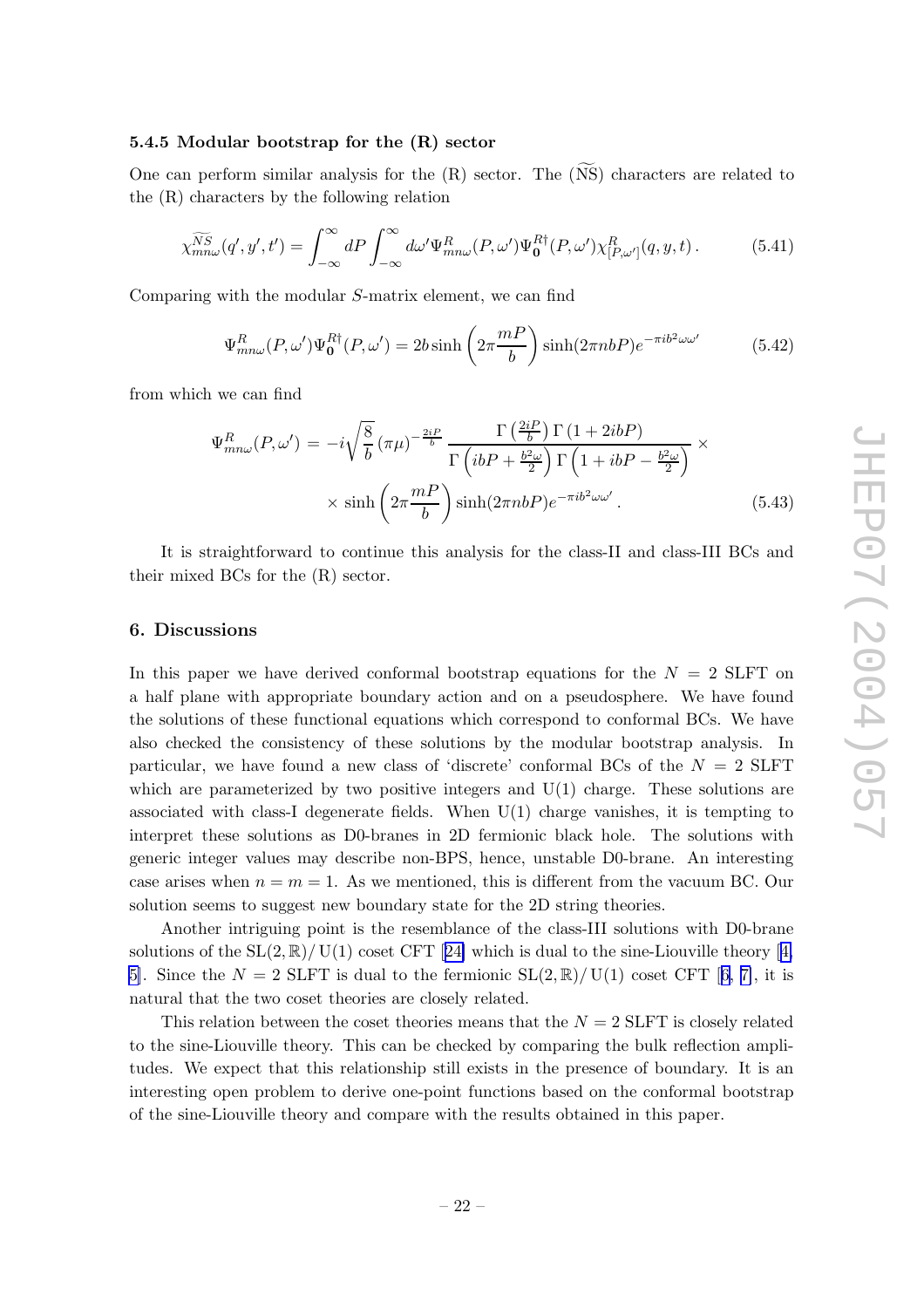#### <span id="page-23-0"></span>Acknowledgments

We thank Al.B. and A.B. Zamolodchikov for helpful discussions. This work was supported in part b y Korea Researc h Foundation 2002-070-C00025. M.S. is supported b y the Brain P ool program from Korean Association Science and Technology .

#### References

- [1] A.M. Polyakov, *Quantum geometry of bosonic strings, Phys. Lett.* **B** 103 [\(1981\)](http://www-spires.slac.stanford.edu/spires/find/hep/www?j=PHLTA%2CB103%2C207) 207.
- [2] T.L. Curtright and C.B. Thorn, *Conformally invariant quantization of the Liouville theory*, Phys. Rev. Lett. **48** [\(1982\)](http://www-spires.slac.stanford.edu/spires/find/hep/www?j=PRLTA%2C48%2C1309) 1309.
- [3] E. Witten, On string theory and black holes, Phys. Rev.  $\bf{D}$  44 [\(1991\)](http://www-spires.slac.stanford.edu/spires/find/hep/www?j=PHRVA%2CD44%2C314) 314.
- [4] V. Fateev, A.B. Zamolodchik o v and Al.B. Zamolodchik ov, unpublished.
- [5] V. Kazakov, I.K. Kostov and D. Kutasov, A matrix model for the two-dimensional black hole, Nucl. Phys. **B 622** [\(2002\)](http://www-spires.slac.stanford.edu/spires/find/hep/www?j=NUPHA%2CB622%2C141) 141 [[hep-th/0101011](http://xxx.lanl.gov/abs/hep-th/0101011)].
- [6] A. Giveon and D. Kutasov, Little string theory in a double scaling limit, J. High [Energy](http://jhep.sissa.it/stdsearch?paper=10%281999%29034) Phys. 10 [\(1999\)](http://jhep.sissa.it/stdsearch?paper=10%281999%29034) 034 [[hep-th/9909110](http://xxx.lanl.gov/abs/hep-th/9909110)].
- [7] K. Hori and A. Kapustin, Duality of the fermionic 2D black hole and  $N = 2$  Liouville theory as mirror symmetry , J. High [Energy](http://jhep.sissa.it/stdsearch?paper=08%282001%29045) Phys. 08 (2001) 045 [[hep-th/0104202](http://xxx.lanl.gov/abs/hep-th/0104202)].
- [8] J. Teschner, On the Liouville three point function, Phys. Lett. **B 363** [\(1995\)](http://www-spires.slac.stanford.edu/spires/find/hep/www?j=PHLTA%2CB363%2C65) 65 [[hep-th/9507109](http://xxx.lanl.gov/abs/hep-th/9507109)].
- [9] A.B. Zamolodchikov and A.B. Zamolodchikov, Structure constants and conformal bootstrap in Liouville field theory, Nucl. Phys. **B 477** [\(1996\)](http://www-spires.slac.stanford.edu/spires/find/hep/www?j=NUPHA%2CB477%2C577) 577 [[hep-th/9506136](http://xxx.lanl.gov/abs/hep-th/9506136)].
- [10] R.C. Rashkov and M. Stanishkov, *Three-point correlation functions in*  $N = 1$  super Lioville theory, Phys. Lett. **B 380** [\(1996\)](http://www-spires.slac.stanford.edu/spires/find/hep/www?j=PHLTA%2CB380%2C49) 49 [[hep-th/9602148](http://xxx.lanl.gov/abs/hep-th/9602148)].
- [11] R.H. Poghosian, Structure constants in the  $N = 1$  super-Liouville field theory, Nucl. [Phys.](http://www-spires.slac.stanford.edu/spires/find/hep/www?j=NUPHA%2CB496%2C451) **B** 496 [\(1997\)](http://www-spires.slac.stanford.edu/spires/find/hep/www?j=NUPHA%2CB496%2C451) 451 [[hep-th/9607120](http://xxx.lanl.gov/abs/hep-th/9607120)].
- [12] C. Ahn, C. Kim, C. Rim and M. Stanishkov, *Duality in*  $N = 2$  super-Liouville theory, *[Phys.](http://www-spires.slac.stanford.edu/spires/find/hep/www?j=PHRVA%2CD69%2C106011)* Rev. D 69 (2004) [106011](http://www-spires.slac.stanford.edu/spires/find/hep/www?j=PHRVA%2CD69%2C106011) [[hep-th/0210208](http://xxx.lanl.gov/abs/hep-th/0210208)].
- [13] Y. Nakayama, Liouville field theory: a decade after the revolution, Int. J. Mod. [Phys.](http://www-spires.slac.stanford.edu/spires/find/hep/www?j=IMPAE%2CA19%2C2771) A 19 [\(2004\)](http://www-spires.slac.stanford.edu/spires/find/hep/www?j=IMPAE%2CA19%2C2771) 2771 [[hep-th/0402009](http://xxx.lanl.gov/abs/hep-th/0402009)].
- [14] J.L. Cardy, Conformal invariance and surface critical behavior, Nucl. Phys. **B 240** [\(1984\)](http://www-spires.slac.stanford.edu/spires/find/hep/www?j=NUPHA%2CB240%2C514) [514](http://www-spires.slac.stanford.edu/spires/find/hep/www?j=NUPHA%2CB240%2C514) .
- [15] J. McGreevy, S. Murthy and H. Verlinde, Two-dimensional superstrings and the supersymmetric matrix model, J. High [Energy](http://jhep.sissa.it/stdsearch?paper=04%282004%29015) Phys. 04 (2004) 015 [[hep-th/0308105](http://xxx.lanl.gov/abs/hep-th/0308105)].
- [16] V. Fateev, A.B. Zamolodchikov and A.B. Zamolodchikov, *Boundary liouville field theory, I.* Boundary state and boundary two-point function , [hep-th/0001012](http://xxx.lanl.gov/abs/hep-th/0001012) .
- [17] A.B. Zamolodchikov and A.B. Zamolodchikov, *Liouville field theory on a pseudosphere*, [hep-th/0101152](http://xxx.lanl.gov/abs/hep-th/0101152) .
- [18] C. Ahn, C. Rim and M. Stanishkov, *Exact one-point function of*  $N = 1$  super-Liouville theory with boundary, Nucl. Phys. **B 636** [\(2002\)](http://www-spires.slac.stanford.edu/spires/find/hep/www?j=NUPHA%2CB636%2C497) 497 [[hep-th/0202043](http://xxx.lanl.gov/abs/hep-th/0202043)].